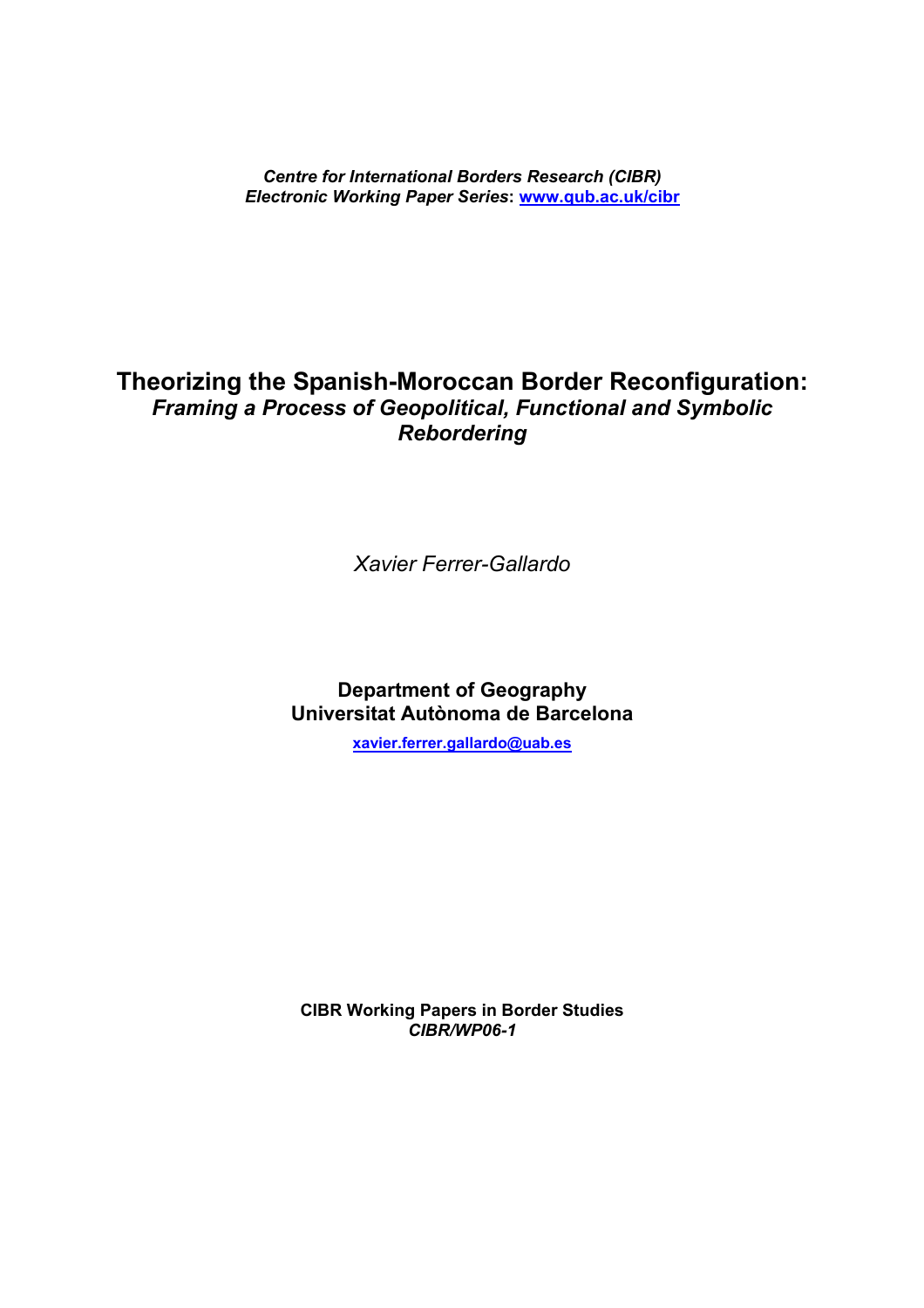# **Theorizing the Spanish-Moroccan Border Reconfiguration:**  *Framing a Process of Geopolitical, Functional and Symbolic Rebordering*<sup>∗</sup>

*Xavier Ferrer-Gallardo Department of Geography. Universitat Autònoma de Barcelona* 

### **Abstract**

This paper is aimed at theorizing the major aspects of the Spanish-Moroccan rebordering after Spain joined the European Union in 1986. It intends to set the path for a subsequent empirical exploration of the EU external border segment between the North-African city of Ceuta and its Moroccan hinterland. The paper starts by providing a brief historical overview of the evolution of this border, and continues by delineating the rationale of the chosen theoretical structure. Afterwards, the core of the theoretical discussion is addressed. The theorization follows a three-folded structure by means of which the geopolitical, functional and symbolic aspects of the Spanish-Moroccan border reconfiguration are scrutinized. Taking the general Spanish-Moroccan border as the point of departure, the analytical frame is gradually channeled towards the (EU)ro-African border scenarios constructed around Ceuta and Melilla..

### **1. Introduction**

l

Somehow, one could argue that the border between Spain and Morocco functions as a prolific 'metaphor provider'. It is, indeed, a border of borders, built on top of a captivating amalgamation of clash and alliance: Spain and Morocco; Christianity and Islam; Europe and Africa; EU territory and non-EU territory; prosperous north and impoverished south; former colonizer and former colonized. A wide range of geographical, historical, political, social, cultural and economical categories face each other on the Spanish-Moroccan border landscape. The extreme symbolic power of these numerous convergences and divergences provides analytical succulence at a cross-disciplinary level.

Notwithstanding that, within the context of the current border debate, the Spanish-Moroccan border has not been as vastly scrutinized as other borders—such as the US-Mexican, for instance. It is also true that a considerable number of studies have dealt with Spanish-Moroccan border affairs (see for example: Lazrak 1974; Rezette 1976, Hess 1979; Labatut 1985; Lería 1991; Driessen 1991, 1992, 1996a, 1996b, 1999; Evers Rosander 1991, Cárdenas 1996; Planet 1998a, 1998b, 2000, 2002; Gold 1999, 2000; Morales Lezcano 2000; Bennison 2001; Delmote 2001; McMurray 2001; El Abdellaoui and Chikhi 2002, Pennel 2002; Cajal 2003; Ribas-Mateos 2005; Aziza 2006). Nevertheless, so far at

<span id="page-1-0"></span><sup>∗</sup> Thanks to an anonymous referee for his/her helpful and constructive comments.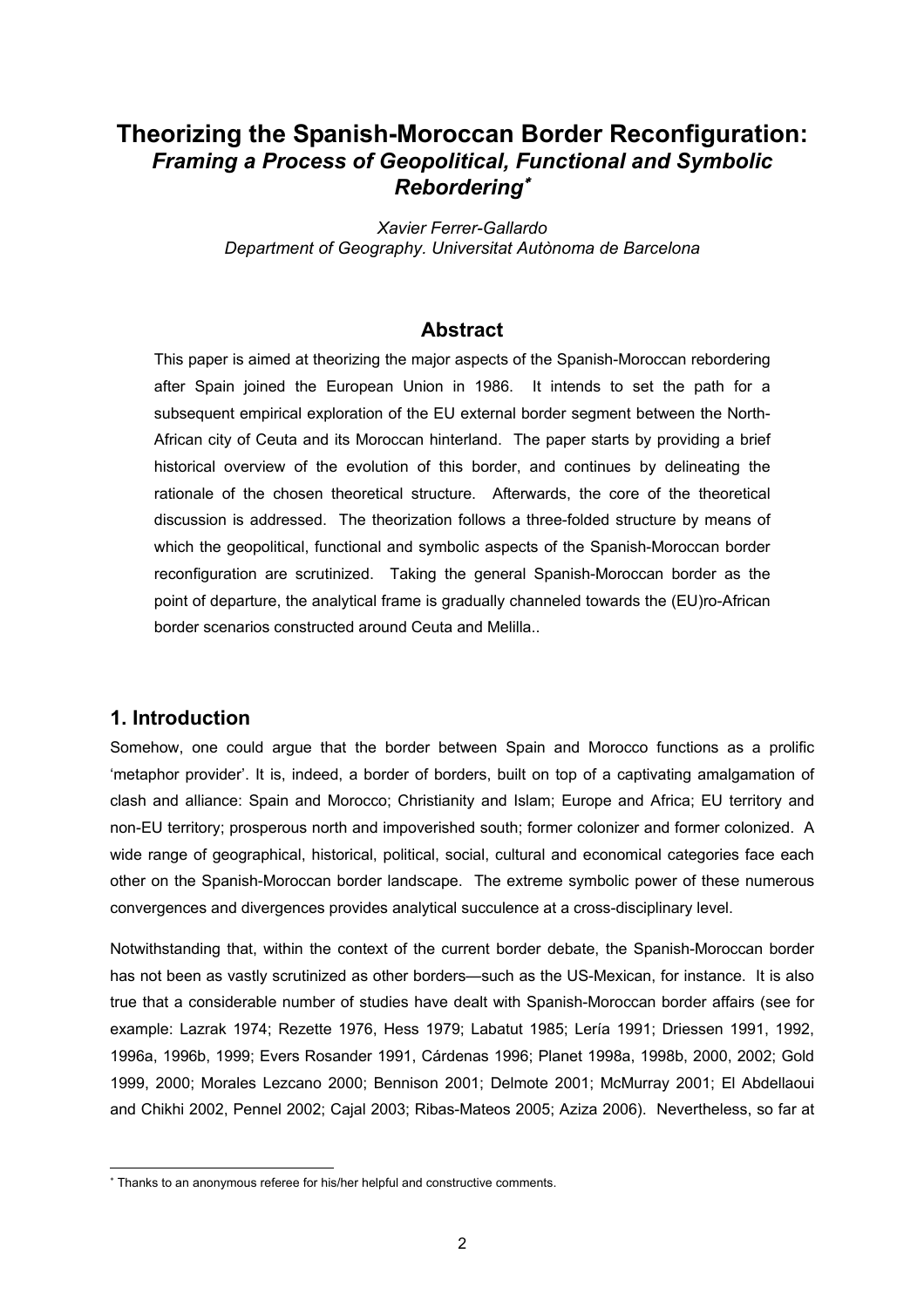least, the attention attracted by this border seems to be still lower than the potential that its extreme nature would suggest.

It seems as if, paradoxically, the accumulation of remarkable phenomena taking place around the Spanish-Moroccan border area had subtracted attention from the border itself. Despite of the fact that, south-north and north-south migrations, the *reconquista*, colonialism, the Euro-Mediterranean Partnership, as well as the general scenario of Spanish-Moroccan relations have prolifically inspired academia (to name but a few: Morales Lezcano 1986, 1993; López García 1993, 1996, 2004; Bouchat 1994; Berriane 1996; Lazzar 1996; Damis 1998; Garcia-Ramon et al. 1998; King 1998; Benaboud 1999; Gillespie 1999; Joffé 1999; Lacoste 1999; Miguez 1999; Nogué and Villanova 1999, 2005; De la Serna 2001; White 2001; Martín Corrales 1999, 2002a, 2002b; Aziza 2003; Feliu 2003; Haddadi 2003; Juárez and Bacaria 2003; Kachani 2004; Affaya and Guerrraoui 2006), as mentioned above, in comparison to other borders, there seems to be a certain scarcity of contributions specifically focused on the border.

#### *1.1 Brief Description of the Border*

The border between Spain and Morocco is essentially a wet border. On the one hand it is comprised by the waters of the Strait of Gibraltar, which separate the Iberian Peninsula from the African continent; and on the other by the fragment of Moroccan Atlantic coast which lies opposite to the Canary Islands. Though, this predominant wet border landscape is altered by the boundaries between the enclaves[1](#page-2-0) of Ceuta and Melilla and their hinterlands, which form the Spanish-Moroccan land borders in the Maghreb. Apart from Ceuta (19,6 Km2), Melilla (12 Km2) and the Canary Islands (7.446,62 Km2), also the Alborán Island (7,1 Km2), the Peñón de Vélez de la Gomera (2,2 Km2), the Peñón de Alhucemas (1,36 Km2) and the Chaffarine Islands (Congreso 4,5 Km2, Isabel II 2 Km2, Rey 0,6 Km2) complement the contested and less obvious geography of the Spanish-Moroccan border. The uniqueness of the North-African enclaves and the rest of non-Iberian Spanish territories provide additional research appeal to the border between Spain and Morocco. Needless to say, this research appeal constitutes an essential part of the rationale of the present study.

Often, visual representations of the Spanish-Moroccan border are condensed into the metaphorical image of the Pillars of Hercules on the two shores of the Strait of Gibraltar -Gibraltar on the one hand, and Ceuta's Monte Hacho, on the other. Not without a reason, due to its symbolism the Mediterranean-divide dimension of the border is especially marked in the collective imaginary. However, the border between Spain and Morocco goes beyond the Herculean divide. It is configured by an extra set of border segments, which confer an anomalous and fascinating character to the border scenario. The theoretical frame that is put together in this paper mainly focuses on the land borders between the Spanish North-African enclaves and Morocco. As previously mentioned, the fieldwork that is going to follow this theorization will be conducted in the border area between Ceuta

<span id="page-2-0"></span> $\frac{1}{1}$  $<sup>1</sup>$  Actually, the term 'enclave' appears to be technically inexact when referring to Ceuta and Melilla because they both have an</sup> exit to the Mediterranean (Cajal 2003:164). An alternative terminology is possible. Vinokurov (2004), for instance, categorizes them as exclaves or semi-enclaves. However, the common usage of the term 'enclave' for Ceuta and Melilla is widely accepted both in daily life and in academia. For this reason, in the present research, they will be referred to as 'enclaves'.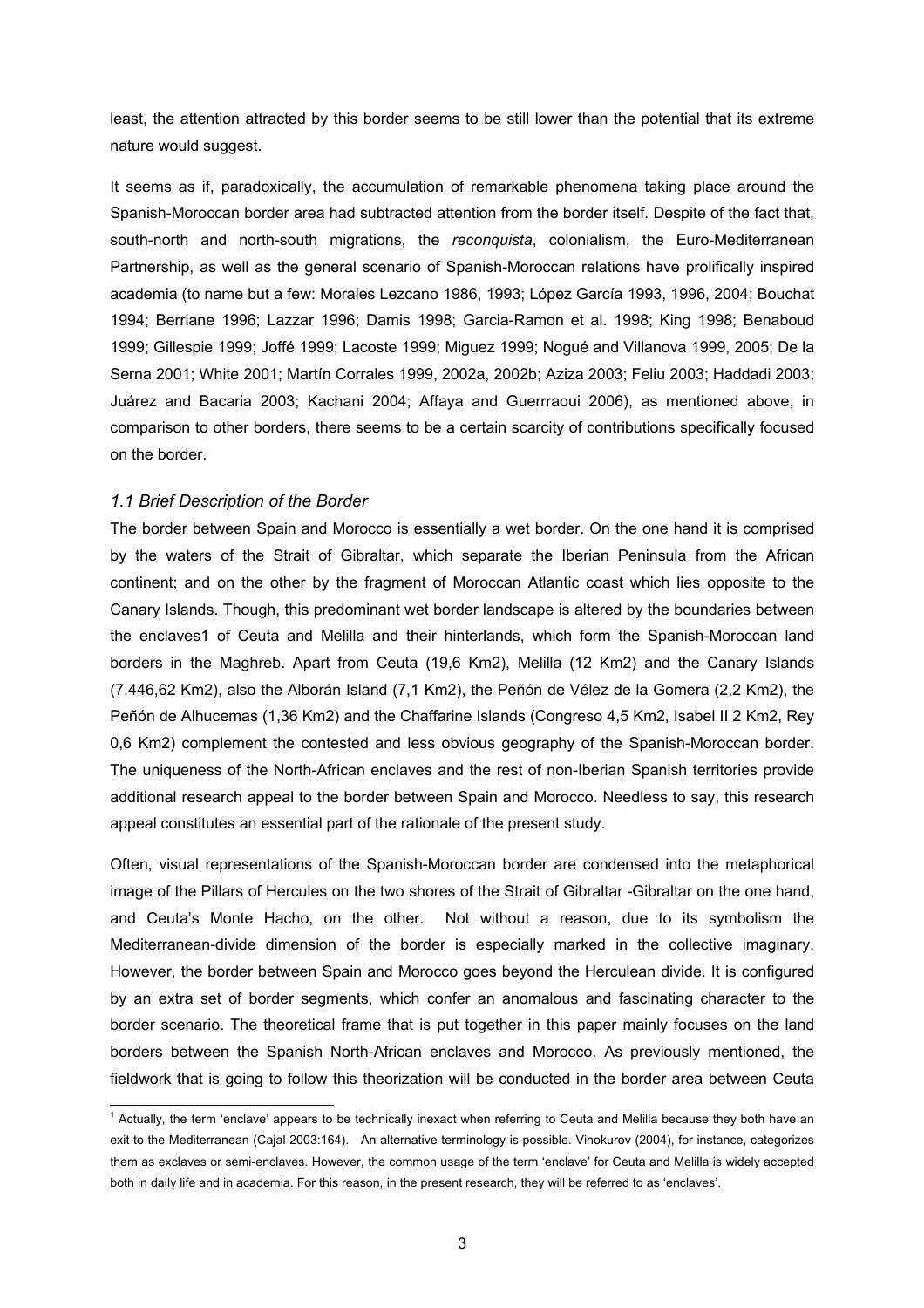and its Moroccan hinterland. Though, this will happen at a latter stage. At this point, a brief contextualization of the historical construction of the Spanish-Moroccan border follows. The research lens is mainly put on Ceuta and Melilla.



Source: Sergi Cuadrado, [2](#page-3-0)006<sup>2</sup>

# *1.2 Historical Overview*

The end of the *reconquista*, in the year 1492, coincided with the fixation of a rather stable frontier between Christianity and Islam in the western Mediterranean. The Iberian seizure of Maghribian territories, and consequently the preliminary setting of today's (EU)ro-African borders, took place within this historical scenario of political, cultural and territorial delimitation. Ceuta fell in Portuguese hands in 1415 (it become Spanish in 1668), whereas Melilla is conquered by Castile in 1497. The main difference between the Iberian mobile borders of the *reconquista*, and those ones that were established in the African continent resides in the fact that the first were borders of expansion, whereas the latter (at least in the beginning) were borders of contraction. From the Iberian capture of the Ceuta and Melilla to their subsequent development into dynamic trading posts, first, and into bases for colonial penetration, later, the enclaves basically functioned as *presidios* (military garrisons).

In the year 1863 Ceuta and Melilla acquired Free-Port status and intense trading activity came to complement the up-to-then predominantly garrison function of the enclaves. By that time the Spanish interest in Northern Morocco was increasing considerably and the roads of colonial penetration were being paved. During the years of colonial intervention (1912-1956), despite being fully permeable, the borders the two North African enclaves and the territory under the Spanish Protectorate had a distinct status. In the eyes of Spain Ceuta and Melilla were not considered colonial territories but part of the Spanish territory. To a certain degree, this distinctiveness explains why, by the end of the Spanish-

<span id="page-3-0"></span> $\frac{1}{2}$ <sup>2</sup> Merci, Sergi.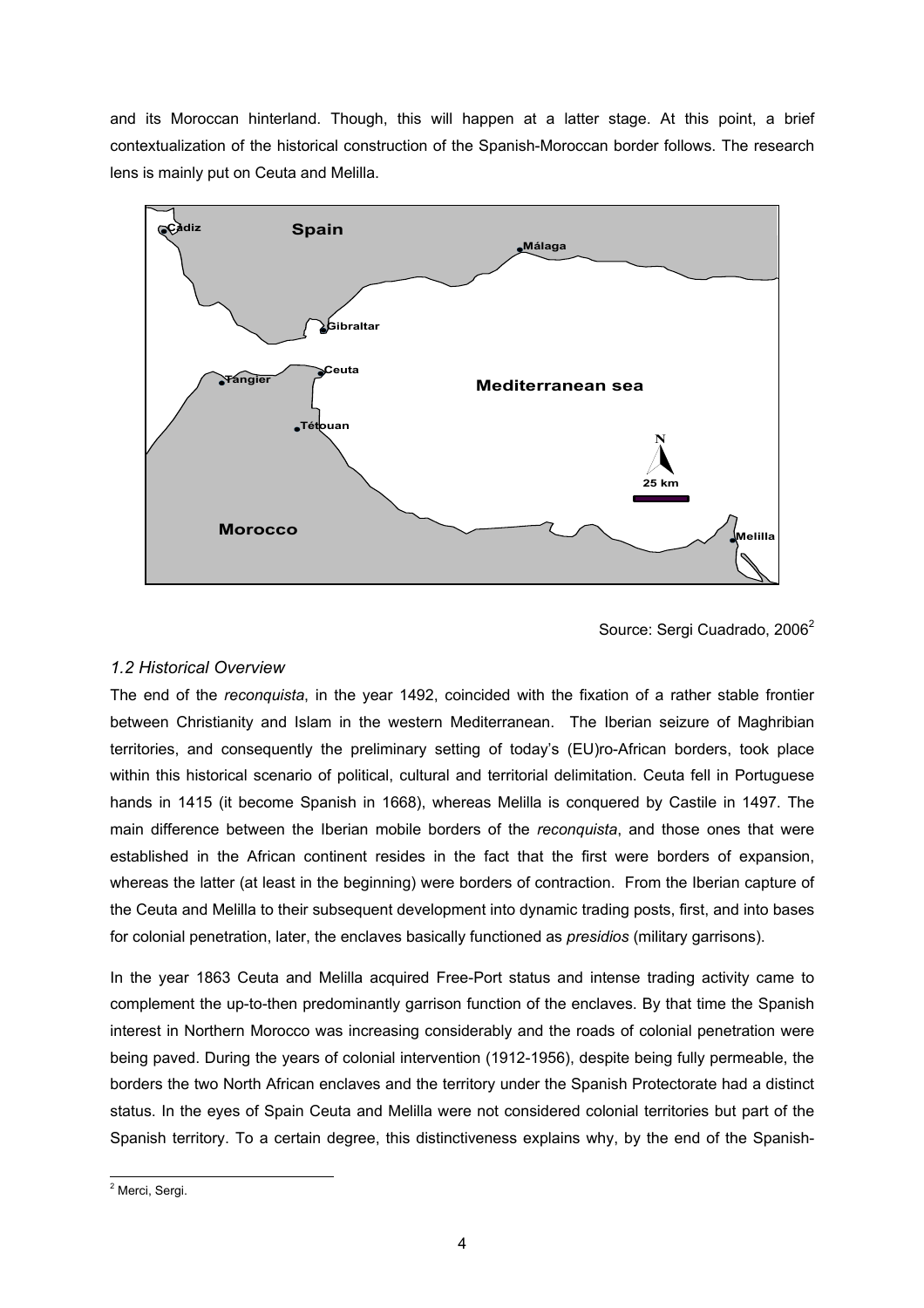French Protectorate of Morocco in 1956, the enclaves remained in Spanish hands. Ever since, Morocco has identified Ceuta and Melilla as an integral part of Moroccan territory, which is still to be decolonised. The end of the colonisation of Morocco (1956) substantially changed the meaning of the Spanish North-African enclaves and consequently the significance of their borders with decolonised Morocco. Ceuta and Melilla remained under Spanish sovereignty and followed the successive political guidelines traced by the government of Madrid.

Spain's entrance into the European Union (1986) involved another turn of the screw with respect to the Spanish-Moroccan frontier scenario. In 1986 Ceuta and Melilla were still under Spanish sovereignty and, consequently, after Spain's access to the European Union, they automatically became (EU)ro-African territories. Although the enclaves became part of the EU, their traditional anomalous status kept ongoing and, to some extent, it was even emphasized. These peculiarities are explored later on in this paper. The year 1986 – the year of Spain's entrance in the European Union- is unquestionably a major point of inflection within the history of the Spanish-Moroccan border. The (EU)ropeanization of the border in 1986 was followed by its Schengenization in 1991. The next point of inflection is found in 1995, when the militarization of the enclave's perimeters started and the path towards the Euro-Mediterranean commercial liberalization started to be paved.

# **2. Structuring the Theorization**

The frame of this theoretical exploration is sourced, mainly, in the scrutiny and merging of several border theorizations—notably, O'Dowd 2003; Walters 2002; Anderson 2001; Donnan and Wilson 1994—and fashioned in accordance with the particularities of the border under review. As previously said, the resultant structure traces a sequential path through the geopolitical, functional and symbolic dimensions of the Spanish-Moroccan rebordering. This structure intends to gradually lead the discussion towards the questioning of the way in which this 'high level' border reconfiguration has influenced border agency.

Amongst the aforementioned scholarly contributions, Walters' (2002) genealogy of Schengen has been particularly influential inasmuch it has motivated the three-folded structuring of the analysis. Anderson's (2001) notions of 'selective permeability of borders', 'differential filtering effects of borders', and 'politics/economics contradictory unity' help integrate sequentially the geopolitical, functional and symbolic aspects of the border reconfiguration. O'Dowd's (2003) categorization of the four main functions or ways of understanding borders (barriers, bridges, resources and symbols of identity) facilitates the ordering of the multiple phenomena impinging on the targeted border area. The theoretical discussion is channeled towards the empirical terrain being pushed by the principle that 'much can be learnt about the centers of power by focusing on their peripheries' (Donnan and Wilson 1994).

#### *2.1 Three Dimensions of the Spanish-Moroccan Rebordering*

Through the first part of the theorization (geopolitical dimension) the double geopolitical significance of the Spanish-Moroccan border is explored. In his study Walters (2002) delineates continuities and discontinuities between the national and the (post-national) Schengen border, and between the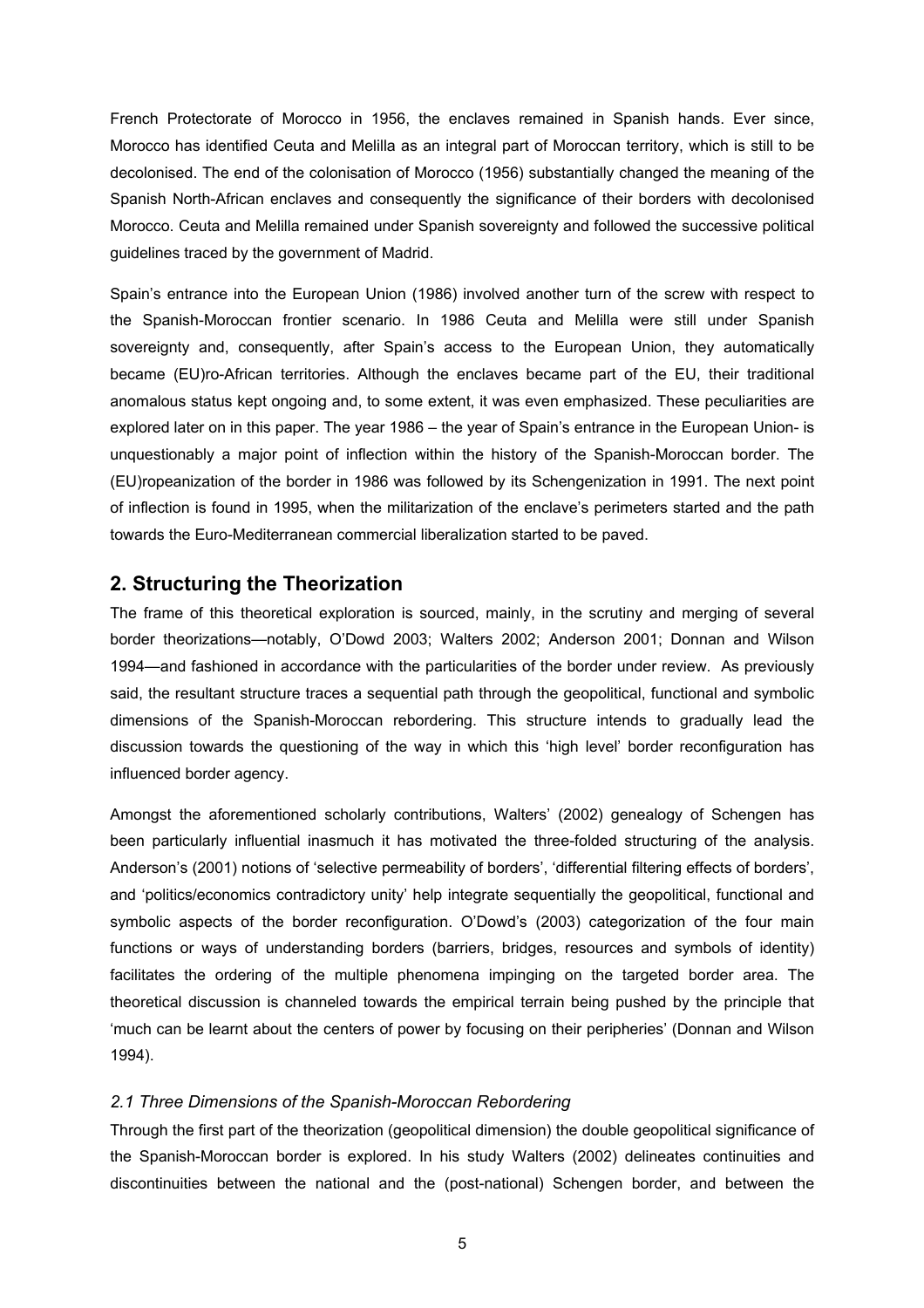classical geopolitical notion of borders and the current nature of Schengen's. Here, it is suggested that by putting the lens on the Spanish-Moroccan fragment of the EU external border, we can examine how a national (Spain-Morocco) and a post-national (EU-non EU) border overlap. That is, the continuity of the national border within the post-national border. Some of the aspects Walters examines in his first two trajectories (2002) are merged within the first of the dimensions presented here (geopolitical). Issues regarding (national and post-national) identity formation are approached in the third of the dimensions (symbolic). Within this first part of the theorization, the geopolitical border landscape of the colonial period and that of the emerging scenario of Euro-Mediterranean Partnership are compared. In doing so this section is aimed at examining the current nature of the border between an EU member and a partner (non-candidate) country –both actors of the young European Neighbourhood Policy (ENP).

The second part of the theoretical framework (functional dimension) explores the role of the border as a regulator of flows. Walters' text (2002) is mainly circumscribed to the relationship of the border to population in Schengen's external frontier and its networked apparatus. Here, in contrast, people, economic -and political- flows are approached jointly, putting the lens into a concrete fragment of the external border. This enables the study to highlight the peculiar functional management of the North African enclaves of Ceuta and Melilla (Ferrer-Gallardo 2005), caused by its post-1986 status. The anomalies and contradictions of the enclaves' border regime are analyzed in the light of the 'selective permeability and differential filtering effects of borders' (Anderson, 2001). The impact and uses of a sealed off border that must remain permeable are discussed.

The third part of the theoretical framework (symbolic dimension) deals with the impact of the geopolitical and functional reconfiguration of the Spanish-Moroccan border, in terms of national and post-national identity shaping. The aspects of identity formation approached by Walters in his 'national border' trajectory (2002), are transported thus to the 'symbolic dimension'. The role of the Spanish-Moroccan border as an instrument of national and post-national identity formation is historically scanned.

The Spanish-Moroccan border—and to a higher extent the Moroccan borders with Ceuta and Melilla shelter symbolically acute historical, political, geographical and economical phenomena. Their extreme nature—as well as the high number of analytically interesting border processes taking place there—seems to claim for an integrative approach which, at least in the beginning, might require a general picture of the ongoing rebordering process.

# **3. Geopolitical Dimension**

#### *3.1 The Dual Geopolitical Significance*

The dual geopolitical significance acquired by the Spanish-Moroccan border in 1986 constitutes a key aspect of its redefinition. Spain's access to the European Union implied that the Spanish-Moroccan border also became the border between the EU/Schengen Space and Morocco. The border became the periphery of two different cores at the same side of the border and, as a result, the geopolitical appeal of the border was somehow doubled. This was also the case at the eastern limits of the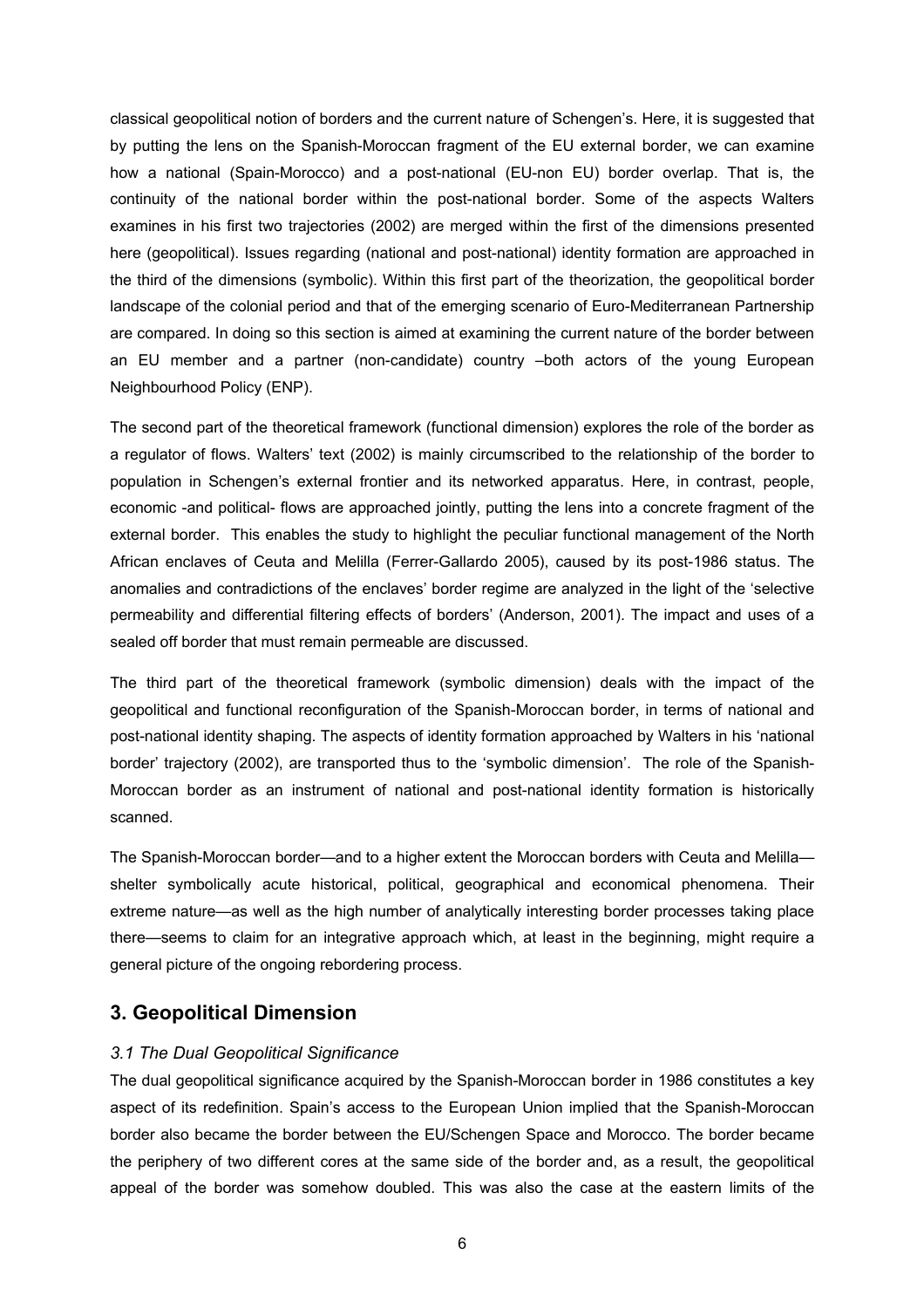European Union- for instance on the Polish-German border before the 2004 enlargement, or currently on the border between Poland and Ukraine. The setting of the EU external border implied that two different perimeters were overlapped and two different and meaningful territorial lines were juxtaposed. The emergence of this dual border scenario was necessarily to metamorphose the way of approaching this border from a geopolitical perspective. The drawing of the EU-Morocco border did not erase the border between Spain and Morocco. Instead, they mixed and intertwined generating a non-dissolved two-folded amalgam containing: the border between two 'trapped territories' (Agnew, 1994) on the one hand, and the perimeter of a 'post-national' territorial unit—understood as a supranational territorial container—on the other. For this reason, although still relevant, classical geopolitical interpretations of borders fail to grasp the current significance of this border because they can only explain it partially. They need to be complemented with postmodern and less rigid approaches (see Newman and Paasi, 1998; Berg and Van Houtum, 2003) that tune in to new sociospatial and reterritorialized scenarios. In doing so, a full picture of the geopolitical implications of the Spanish-Moroccan rebordering is more likely to be obtained.

The European Union itself is embroiled in a duality, which is similar and related to the one presented above. The scenario produced by the intergovernmental-supranational tension entails the coexistence of national and post-national notions of territoriality under the same roof. The key role nation-states play within the European Union project shows to which extent the EU project has not conceptually run away from Agnew's Territorial Trap (1994). As Anderson (1995:71) points out, in some ways 'nation-states and its borders are as firmly rooted as ever' and, at the same time, supranational EU building dynamics have shaped and forged a new post-national territorial unit. Within the EU national and post-national territorial units co-exist and, consequently, so do their respective national and post-national borders. On the Spanish-Moroccan border they do coincide and lay one on top of the other.

Interestingly, Walters (2002:564) argues that the Schengen Process 'is not about political power understood as confrontation between territorial power containers' and that, consequently, the nature of its borders (the Schengenland borders) is far from the notion of borders classical geographers like Curzon or Ratzel had. He identifies Schengen as an attempt to accommodate political borders to a new political spatiality that does not necessarily equate space with the fixed territories of modern statehood. Notwithstanding this observation, it could be argued that the Schengen/EU external borders are juxtaposed with previously existing borders that, in some cases – as it occurs with the EU-Morocco border, do coincide with boundaries between confronted (and to some extent still confronting) territorial power containers.

From 1986 onwards, the Spanish-Moroccan border sets the limits between EU and non-EU territory and therefore constitutes the external border of an emerging political spatiality. Nonetheless, it has not ceased being a traditionally contested border between two states with past and present territorial disputes—which might be explained in the light of classical geopolitics. Not too long ago, such disputes have been important enough to instigate military performances like the Parsley/Perejil/Leila Island -in front of the Ceuta coast- invasion/liberation on July 2002 (see Szmolka 2005; Hernando de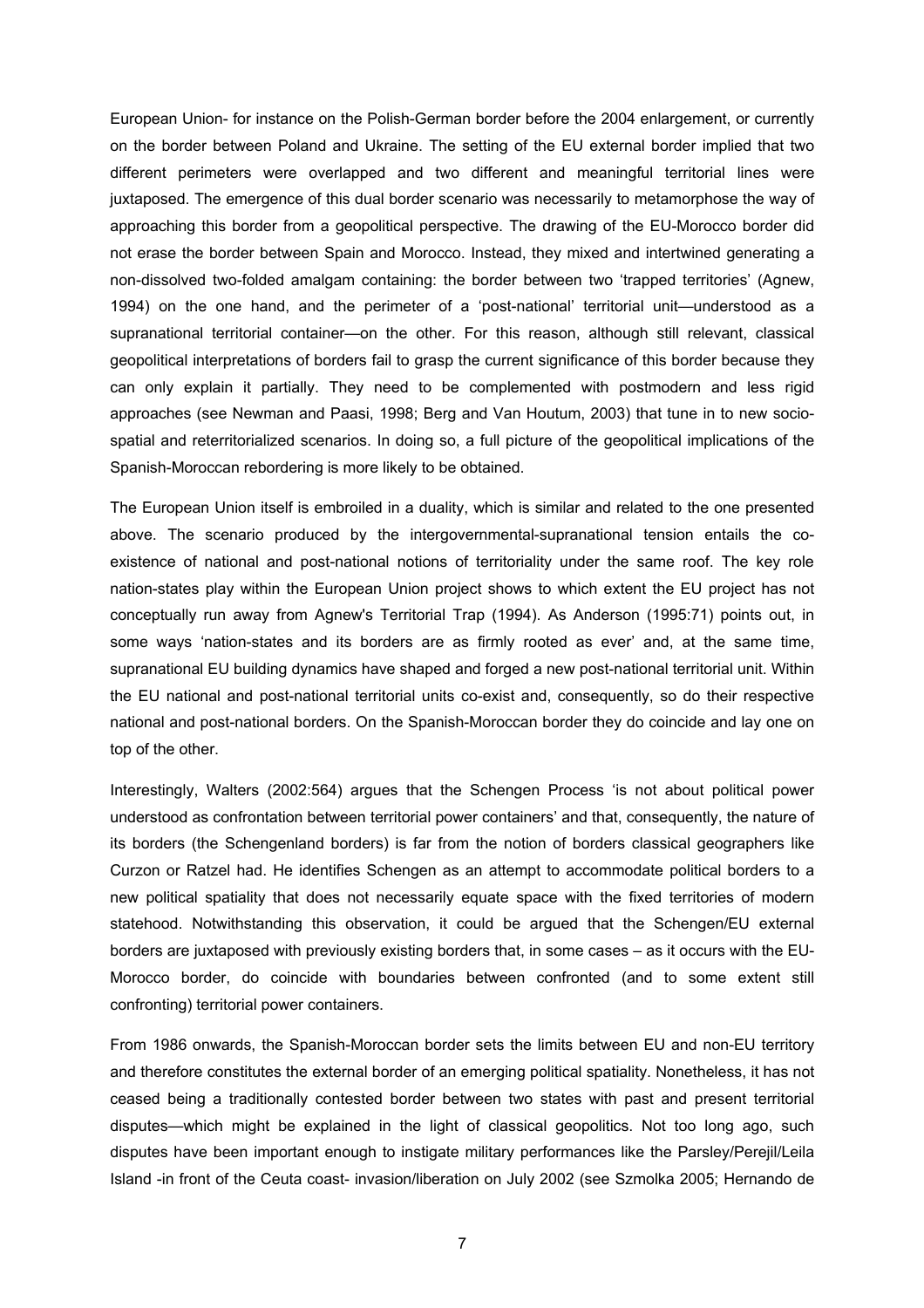Larramendi 2004; Cajal 2003; Planet and Hernando de Larramendi, 2003). Although this incident had a considerably high impact in the media, its real importance—beyond, of course, the subsequent temporary withdrawal of ambassadors—was low. The episode was, however, highly significant inasmuch it revealed classical territorial disagreements, which were not well clarified after the Spanish Protectorate of Morocco ended. Until 1956 Spain was, somehow, inside Morocco—the two territories were not confronted but juxtaposed—and consequently the border between the two states, although existing, was blurred. The northern part of Morocco had been colonized by its neighbor and the geopolitical line that nowadays divides the two territories had a much slacker profile. As Driessen writes (1992:36), 'ever since Spain gained a foothold in Morocco relations between them had been strained, constantly alternating between open confrontation and delicate entente'. The geopolitical nature of the Spanish-Moroccan border has been, also ever since, elastic, ongoing, progressing.

The triangular geopolitical discussion between Spain, Morocco and the UK regarding the sovereignty of Ceuta, Melilla and Gibraltar (see Lazrak 1974; Rézzette 1976; Labatut 1985; Ballesteros 1990; Lería 1991; López García, Planet and Bouqentar 1994; Cárdenas 1996; García Flórez 1998; Remiro Brotons 1999; Gold 2000; Cajal 2003; Hernando de Larramendi 2004; Zurlo 2005) provides the Ceuta-Morocco border with some classical geopolitical content, which as stated by Walters (2002), might be less significant in the general EU-Schengen border overview. Together with the influence of the complex intertwining of territorial claims across the Strait of Gibraltar, the echoes of the Spanish colonial presence in Morocco (1912-1956) are also geopolitically relevant and should therefore be taken into consideration. In doing so, approaches that stress post-national and less classical aspects of the border would be complemented.

#### *3.2 The Spanish* Lebensraum *and the EU 'Post-National* Lebensraum*'*

The colonial sinking of Spain after the defeat in Cuba and the Philippines in 1898 implied the refocusing of the Spanish geopolitical interest across the Straits of Gibraltar. The necessity of recovering a colonial space—a vital space—was understood as a way to ensure Spain's independence and prestige (Riudor 1999:255). In this context, and under the influence of Friedrich Ratzel's contributions, the North of Africa appeared within the Spanish geopolitical debate as an alternative '*lebensraum*' (Nogué and Vicente 2001:59). The geopolitical claim of northern Morocco represents a way to catch up with the traditional and already vanished imperial role of Spain.

In the beginning of the 20th century the diplomatic weight of Spain in the international arena was certainly weakened. Therefore, the State was not very well positioned in the African colonial race. However, the British-French 'balance of power' enabled Spain (already present in the enclaves of Ceuta and Melilla) to 'protect' the northern part of Morocco and fulfill, partly, its 'Africanist Dreams' (Riudor 1999)—connected to the will of Isabella the Catholic and the African prolongation of the *reconquista*. After the Spanish-French agreements of 1912, Morocco was divided into two Protectorates, 'with France seen as the main protector while Spain occupied Tarfaya, Ifni, and the Río de Oro in Western Sahara and, in the north, most of the region of the Rif and Yebala' (Gold 2000:1). Spain obtained part of its African *lebensraum*; France would 'protect' the rest of Morocco, whereas the coastal city of Tangiers would become an international enclave. As Morales Lezcano (2002:244)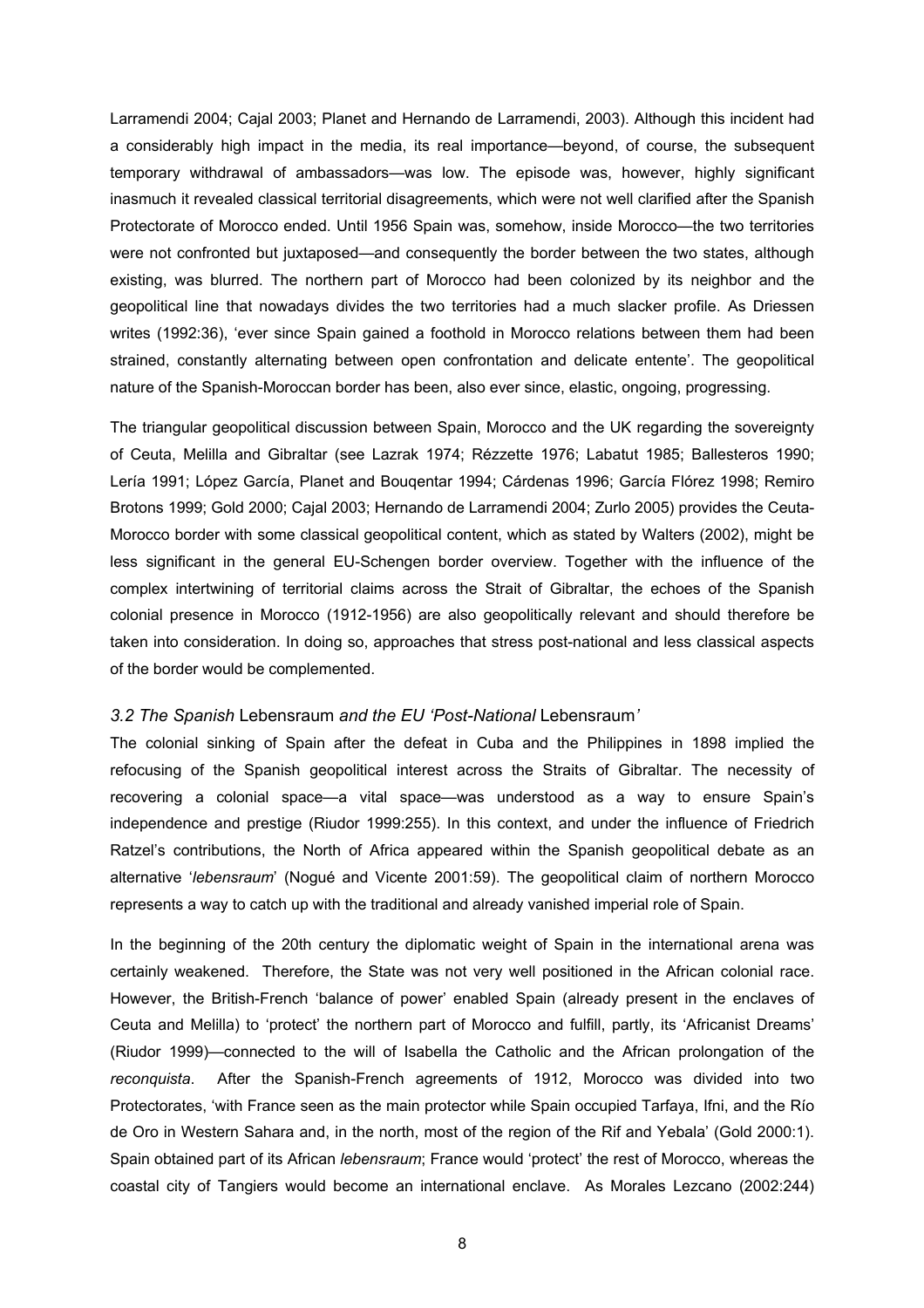explains, the Spanish area of the Protectorate was of low economic value though strategically very important. It was placed 'in a cultural crossroad, between the Atlantic and the Mediterranean, between Christian and Islamic worlds, between Europe and Africa' (Nogué and Villanova 1999:103). To a certain extent, during the years of the Protectorate (1912-1956) Spain was expanding its geopolitical influence across its southern border and materializing, somehow, the idea of Morocco as a Spanish *lebensraum*. As pointed out by Cajal (2003:9), during those years the character of the border was, consequently, rather blurred.

By bridging the classical Ratzelian thought with the current post-national scenario, and putting into practice an exercise of geopolitical speculation, it could be argued that the establishment in 2010 of the Euro-Mediterranean Free Trade Area (EMFTA)—agreed by the Euro-Mediterranean Partners within the Barcelona Declaration (1995)—resembles the building of a 'post-national (EU) *lebensraum*'. Thus, speculating and playing around with this geopolitical picture of a 'post-national EU *lebensraum*' might contribute to the mapping of the emergent nature of the EU outer border drawn between Spain and Morocco. Also, it might help understand the character of the borders between the EU and its noncandidate neighbours. The analogy between the present scenario and the days of Spanish colonialism in Morocco evokes the idea of a border that, within a context of a certain economic permeability/integration, still preserves political/institutional difference between territorial units. During the years of the Protectorate (1912-1956), despite the functional blurring of the border associated to the colonial relationship, the territorial line between Spain and Morocco remained binding differentiated political and institutional units. Albeit of course politically linked for managerial purposes, the border preserved the clear difference between the 'protector' and the 'protected'.

Within the context of the European Neighborhood Policy, the European Union aims to strengthen economic and institutional links with its Mediterranean partners. But, however, the efforts being made to economically bridge the two shores of the Mediterranean—despite their intrinsic managerial political dimension—are not complemented with the will of EU political enlargement towards the south. Simply put, Euro-Mediterranean partnership does not necessarily mean Euro-Mediterranean political integration. Whereas the north and the south of the Mediterranean tend toward the relaxation of economic borders and market integration, democratic political institutions and citizenship—and its associated rights and obligations—are still fragmented by the EU external border. In relation to this, Peter Gold argues that 'it may be too fanciful to see the "European" Union extending so far to the north, east and south that the northern African states, Russia and the Middle East are all virtually part "Europe", although a free trade area stretching from Mauritania to (and possibly including) Russia and the Ukraine is already seen as an "ultimate goal" (Rheing, 1999:3, quoted in Gold 2000:173).

The idea that economic globalization does not necessarily equate political democratic globalization, expressed through the concept of 'politics/economics contradictory unity' (Anderson 2001), seems to be present in both the images of the Spanish 'classical' *Lebensraum* in Morocco and the speculative post-national EU *lebensraum* in the Mediterranean. The functional reconfiguration of the Spanish-Moroccan border that is taking place within this contradictory logic, and the management peculiarities of the Ceuta and Melilla perimeters are analyzed in the following part of the paper.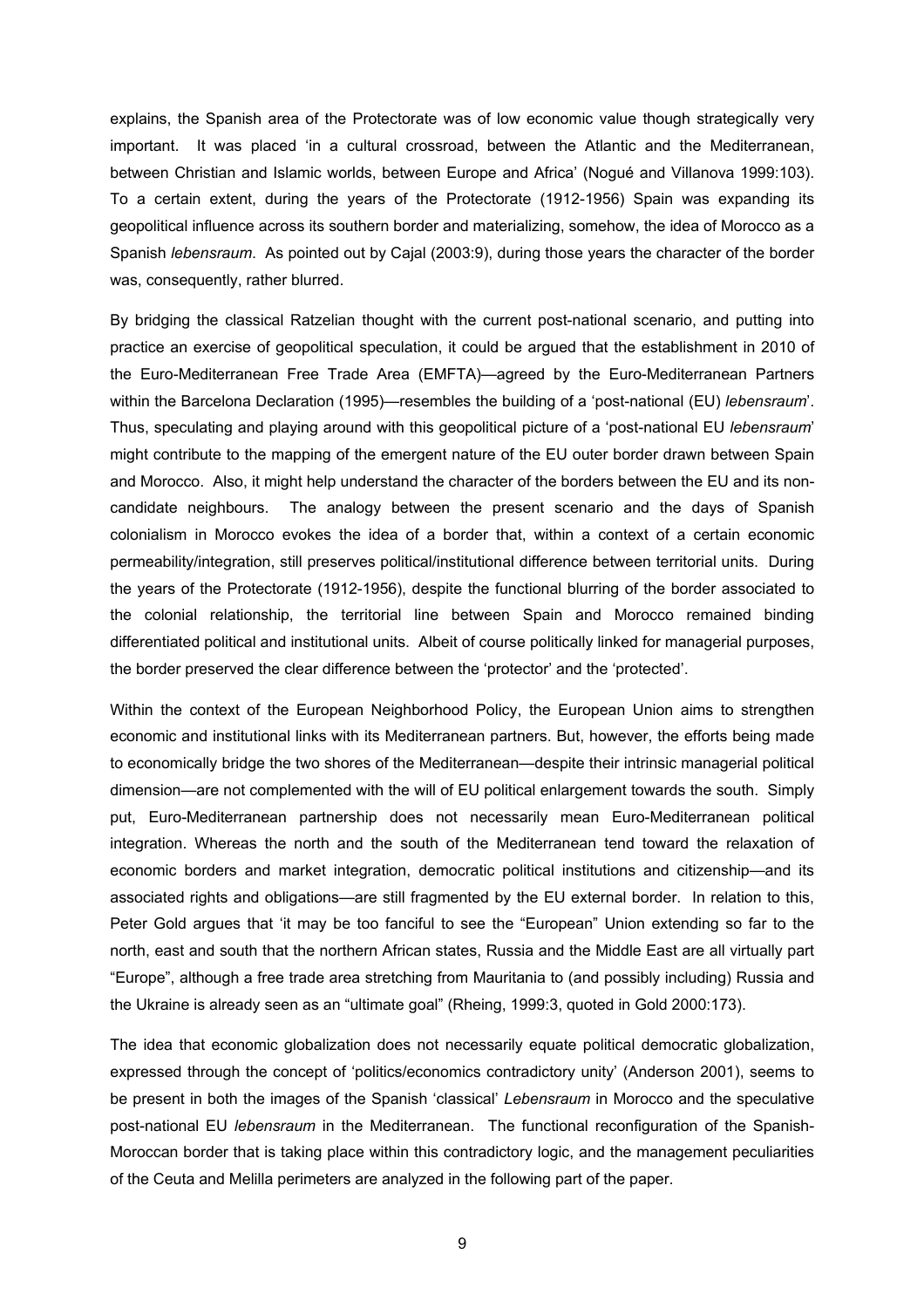# **4 Functional Dimension**

#### *4.1 Selective Border Management*

The functional reconfiguration of the Spanish-Moroccan border and its new role as a regulator of flows is characterized by what Anderson (2001) describes as the 'selective permeability' of borders and their 'differential filtering effects'. On the one hand, the border is becoming more permeable to the flow of goods and capital, due to the logic of globalization and the upcoming Euro-Mediterranean Free Trade Area. On the other hand the border is becoming less permeable to the flow of some types of labor migration, in harmony with the idiosyncrasy of Fortress Europe and via the implementation of the SIVE—System of Integrated External Surveillance (see Migreurop 2005). Clear similarities can be found by comparing the Spanish-Moroccan border regime with the US-Mexico case. Both, these examples of border management entail, as Nevins (2002:7) points out, 'maximizing the perceived benefits of globalization while protecting against the perceived detriments of increasing transnational flows'. As Anderson (2001) observes, 'this seriously impedes the free movement and exchange of labor and is generally accepted by neo-liberals despite the fact that it contradicts their free-trade, antistate ideology' (2001:30)'. The reconfigured Spanish-Moroccan border regime, as it occurs within the general EU external border landscape, seems to be becoming increasingly selective.

In this scenario, the peculiar border regimes of Ceuta and Melilla appear to be designed in accordance with their anomalous status. Consequently, they even seem to be giving rise to more intense patterns of border selectivity. To a large extent, the economic sustainability of the enclaves depends on their interaction with their hinterlands, and for this reason, the cross-border flows of people from the surrounding areas of Tetouan and Nador are permitted. These flows are allowed under the legal framework of an exception to the Schengen Agreements. On a daily basis, Ceuta and Melilla import labor force and consumers from Morocco, lowering the barrier effect of the border for (some) people, whereas simultaneously benefiting from the legal and illegal cross-border flow of goods -based on massive economic asymmetries between the two sides of the border. The acrobatic management of the Ceuta and Melilla borders with Morocco (Ferrer-Gallardo 2005) seems to be simultaneously embracing EU guidelines in regard to its external border regime, as well as the special regulation the sustainability of the enclaves requires. For this reason, as a consequence of their exceptional Schengenization, in the particular cases of Ceuta and Melilla, the 'selective permeability' of borders and their 'differential filtering effects' (Anderson 2001) appear to be peculiarly selective and anomalously differential.

#### *4.2 The Militarization of the Border—The Gates of the Fortress*

In economic terms, the gap between Spain and Morocco has extraordinarily increased since Spain entered the EU in 1986. In turn, the resulting structural asymmetries have stimulated illegal flows (of goods and people) across the Strait of Gibraltar and remarkably across the borders of the North-African enclaves. Spain's new condition as a EU member—and as a country of immigration and no longer a country of emigration—required the reconfiguration of its border controls. As a result of this, since 1986 immigration and asylum policies have been turning increasingly stricter. It seems clear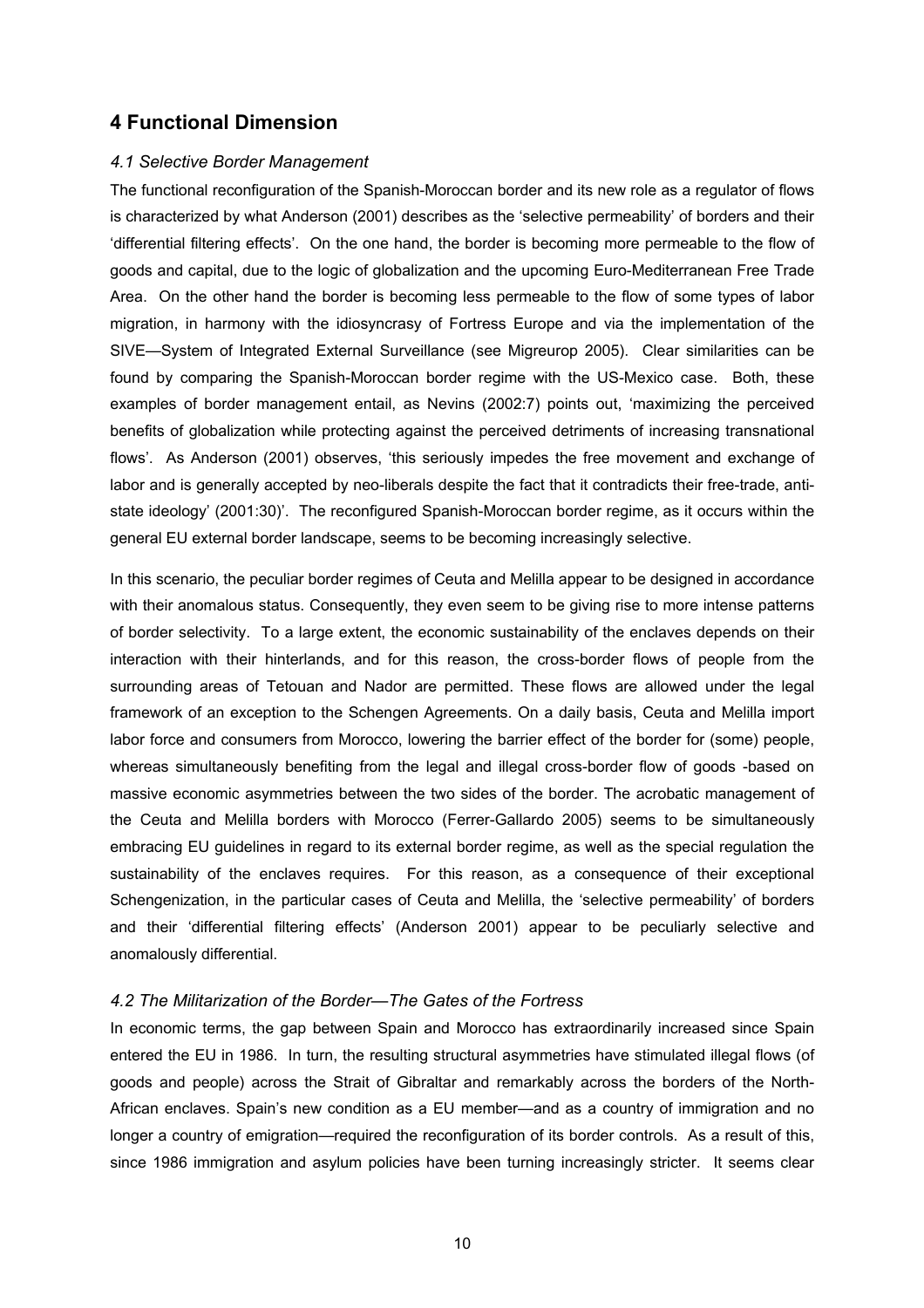that, beyond its instrumental dimension, the reinforcing of the external EU border controls also seems to be obeying to practices of political and symbolical delimitation.

When Spain joined the Schengen Agreement in 1991, its visa regime was adjusted to the new situation. The strengthening of border controls started and the rules of the game changed. From that moment onwards, Moroccan citizens would not be allowed to cross the new Spanish/Schengen - Moroccan border without a visa—with the later explained exception of the inhabitants of the surrounding areas of Ceuta and Melilla. Significantly, on the 19th of May of that very same year, the first victims of clandestine migration would die whilst trying to cross the wet border of the Straits of Gibraltar. The range of legal readjustments associated to the Schengenization of the Spanish-Moroccan border came together with practices of physical reshaping and securization techniques. Once again, with regard to Ceuta and Melilla a distinctive process of physical transformation was conducted.

In order to prevent the illegal entrance of immigrants, security controls have been reinforced all along the border with financial assistance of EU institutions. The Spanish-Moroccan liquid border is electronically sealed off by the SIVE (Sistema Integrado de Vigilancia Exterior; Integrated System of External Surveillance), which allows the monitoring of the illegal immigration gates of the EU-Morocco border (see Migreurop 2005). The SIVE has been gradually implemented by means of fixed and mobile radars, first along the coasts of Andalusia (in the year 2002), and later in the Canary Islands. Border controls are highly technologically developed, and even comprise 'sensors now being able to detect heartbeats from a distance' (Clochard, 2005). However, despite the SIVE the number of people trying to reach the Spanish coasts on board small fishing boats (*pateras*) is not decreasing at all. The first remarkable consequence of the implementation of the SIVE was the change in the trajectories of many of these small boats. Increased surveillance carried with it alternative and more dangerous immigration routes through unsurveilled fragments of the Strait of Gibraltar. After the early implementation of the SIVE, extremely perilous routes through the Atlantic Ocean, departing from the Moroccan coast towards the Canary Islands, also became recurrent. Some clear analogies might be drawn with the fortification of the US-Mexico border and the alternative immigration routes taken through the desert of Sonora.

# *4.3 Particularities of Ceuta<sup>3</sup> and Melilla<sup>4</sup>*

'As the only territories which provide a land border between the EU and Africa, the Spanish enclaves of Ceuta and Melilla act as magnets for would-be illegal migrants to continental Europe from all over the African continent' (Gold 2000: 120). In order to stop immigration, the perimeter of these two cities has been physically reshaped through the building of a twin metal fence (from 3'5 to 6 meters high) equipped with high-tech surveillance systems, such as thermal and infrared cameras, and less sophisticated elements like barbed wire. Nevertheless, the militarization is not stopping the attempts of

<span id="page-10-0"></span><sup>-&</sup>lt;br>3 <sup>3</sup> The surface of Ceuta is 19.48 km2. Its total perimeter has a length of 28 km, 8 of which constitute the land border with Morocco (*Instituto Geográfico Nacional*). It is inhabited by 75,276 people (*Instituto Nacional de Estadística, January 2005)*

<sup>&</sup>lt;sup>4</sup> Melilla comprises an area of 13.41 km2. Its total perimeter has a length of 20 km, 11 of which constitute the land border with Morocco (*Instituto Geográfico Nacional*). It is inhabited by 65,488 people (*Instituto Nacional de Estadística, January 2005*).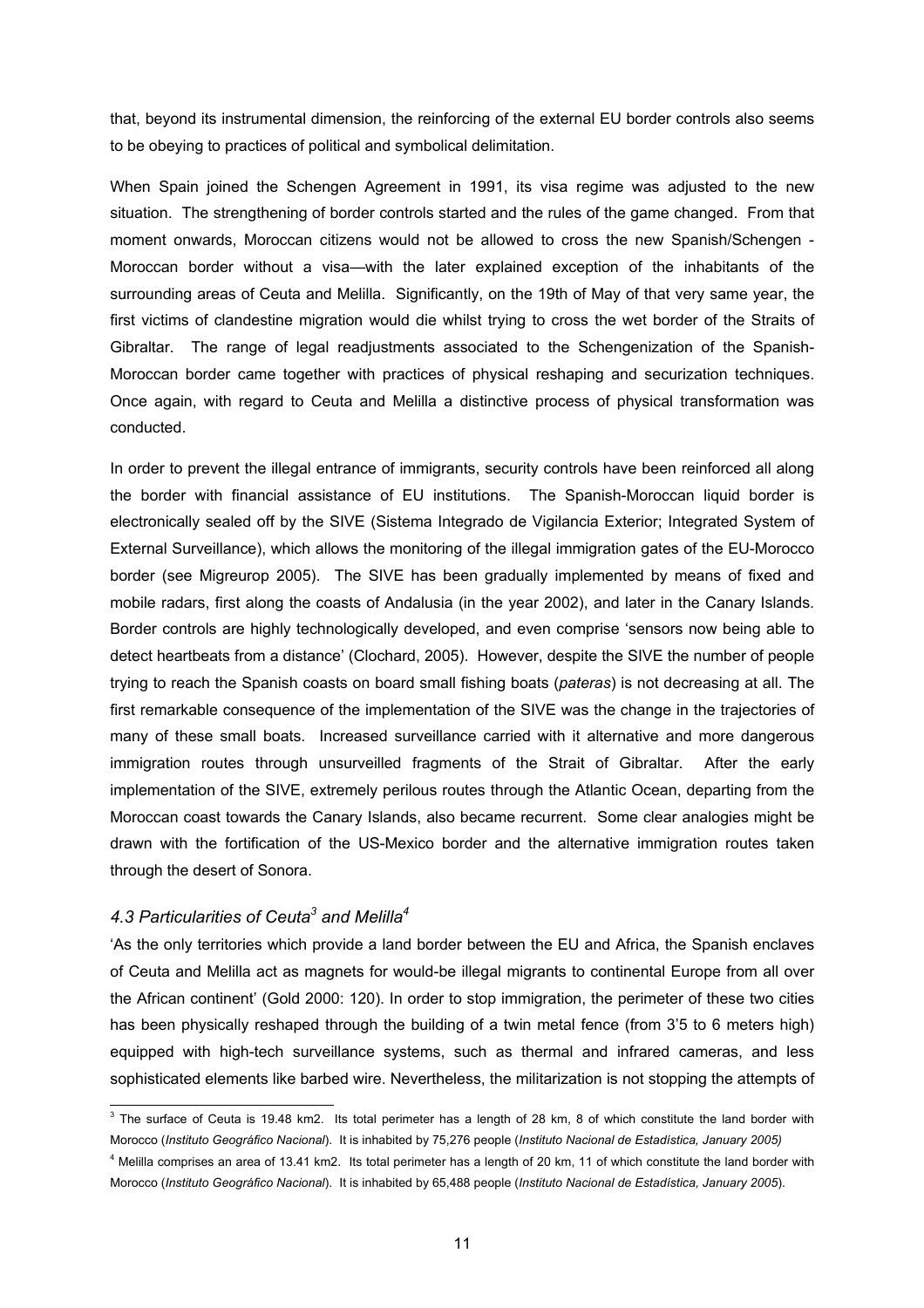people who try to cross the border by hiding inside or underneath trucks, jumping or opening holes in the fences, mixing with those who are allowed to legally cross back and forth, or swimming from Moroccan beaches to the enclaves. Despite the efforts made in their tangible sealing off, the European Union external borders in Africa remain permeable. This fact raises the question regarding the real purpose of the militarization and introduces the idea of the symbolic use of the sealed off perimeter.

The free port status acquired by Ceuta and Melilla in 1863, beneficial tax conditions and the strategic location of their harbors, have gradually given rise to what Planet (2002:268) calls a hypertrophy of the commercial sector. Planet (2002:269) explains how the extraordinary commercial activity of the enclaves is organized through a binary scheme—of legality and illegality—that benefits from appealing tax structures: on the one hand legal economic activity related to the redistribution of goods to locals and tourists, and on the other, illegal (or informal) economic activity through which goods are redistributed outside the enclaves. An exceptional tax regime associated with the deep economic asymmetries between the two sides of the border provides the ground for an intensively developed smuggling activity between Ceuta and Melilla and their hinterlands (Aziza 2006; Planet 2002; McMurray 2001; Driessen 1999).

In these circumstances, three different types of smuggling practices can be identified. Hajjani (1986, as cited in Planet 2002:275) categorized the following categories of smuggling to Morocco via the Spanish enclaves: (a) occasional smuggling of tobacco, alcoholic beverages or electrical household appliances, performed sporadically by foreign workers, students, civil servants, and generally those (Spaniards and Moroccans) who can easily enter and leave the enclaves; (b) subsistence smuggling consisting on the illicit cross-border flow of consumption goods such as batteries, chocolate, canned milk, perfumes, etc., executed by inhabitants from the surrounding Moroccan cities going back and for the across the border several times a day—in Spanish called *matuteros*—and (c) large scale smuggling of electronic equipment like satellite dishes and other expensive goods, carried out by organized networks of professionals. This typology roughly coincides with the three varieties of smugglers described by McMurray (2001:116-117), regarding the smuggling activity between Melilla and Nador—and which can be extrapolated to the Ceuta-Tetouan case. He differentiates between: a) weekend smugglers—or amateurs; b) everyday smugglers; and c) the 'big boys', and points out (2001:123) that 'it is difficult to name an item that is not smuggled across that border into Morocco'. Aziza (2006), in turn, and also regarding the Melilla-Nador case categorizes only two types of smugglers—*petits contrebandiers* and *grands contrebandiers*—using different methods and focusing on different products. In both the cases of Ceuta and Melilla, the high permeability associated with the illegal flow of goods collides with the idea of an intensively patrolled and sealed off border. It, once more, raises the question concerning the actual use of the border militarization and the selective nature of its securization.

The anomalous status of the enclaves and their paradoxically permeable sealing off seem to be highly beneficial for some, given the fact that they are the cornerstone of the economic sustainability of the enclaves. However, the impact of this peculiar situation at the other side of the border appears to be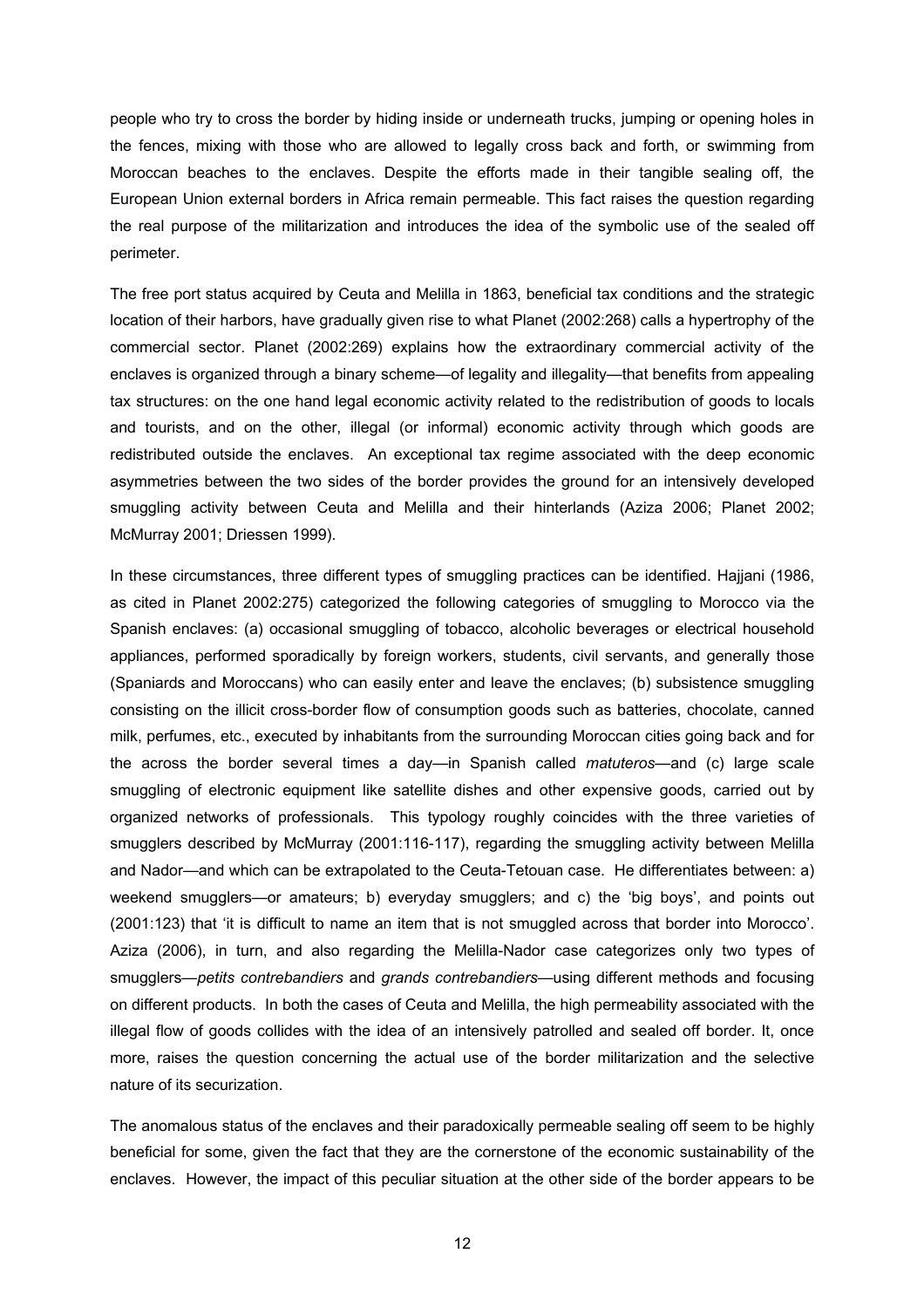distinct. In the north of Morocco, as Planet (2002:275) points out, these illicit cross-border flows entail 'unfair competence for the national production, obstruction of the creation of industrial units, discouragement of foreign investment and loss of jobs'. Notwithstanding these negative consequences impinging on the Moroccan side of the border, some other indicators seem to be pointing towards a different direction. The urban expansion of the border towns of Nador and Finideq, for instance, suggests that the impact of the enclaves' border regimes is certainly activating the economy also on the Moroccan side. Though, this activation happens in a mostly semi-illegal, acrobatic and, perhaps, also non-efficient way.

In any case, this current anomalous border scenario by no means contributes to decidedly correcting the economic underdevelopment of northern Morocco which, in turn, constitutes a far-reaching cause of Moroccan emigration towards the EU—itself motivating and somehow curiously justifying the current EU external (b)ordering model. The growing importance immigration issues are gaining in the recent European (Union) building debate indicates to what extent the future of Europe is extraordinarily linked to the future of its migration policy. The increasingly restrictive migratory legislation, which goes hand in hand with the hardening of the EU outer border, is providing the framework for the symbolic delimitation between those who are in and those who are out. The very idea of Europe, the way it functions and what it represents seem to be completely dependant on the way its space is (b)ordered, not only in a functional sense, but also in the symbolical terrain.

# **5. Symbolic Dimension**

# *5.1 Inside-outside*

As pointed out before, the physical reinforcement of the perimeters of Ceuta and Melilla represents not only a functional exercise of translation from EU legality into a tangible reality, but also a symbolic performance aiming to (re)mark and (re)mind the limits of the socio-spatial identities delimited by the border. O'Dowd (2003) argues that borders function as barriers, bridges, resources, and also as symbols of identity. In this section the last of these functions is explored. It is argued that the Spanish-Moroccan rebordering seems to fit within the traditional logics of 'us-them' delimitation associated to place-making dynamics, and that the border itself seems to entail the symbolic representation of this delimitation. Among other issues, the fieldwork to come will examine how this symbol of identity is perceived on the ground in the context of the rebordering process.

After its (EU)ropeanization, Spain's fast economic growth together with its close proximity to the Maghreb implied that it became a country of immigration, and indeed a key country for Moroccan migration. In some areas, economic transformations were remarkably intense. The southern province of Almeria, for instance, is no longer that poor and labor exporter region Juan Goytisolo described in his book Campos de Níjar (1959). The development of EU subsidized agricultural activity brought radical economic growth, and the arrival of migrant workers, notably from Morocco. New richness and new europeanness have decisively contributed to the reconfiguration of the way Spain sees Morocco and vice versa (Goytisolo and Naïr 2000). It seems that after 1986, the shift in mutual perception has been severe.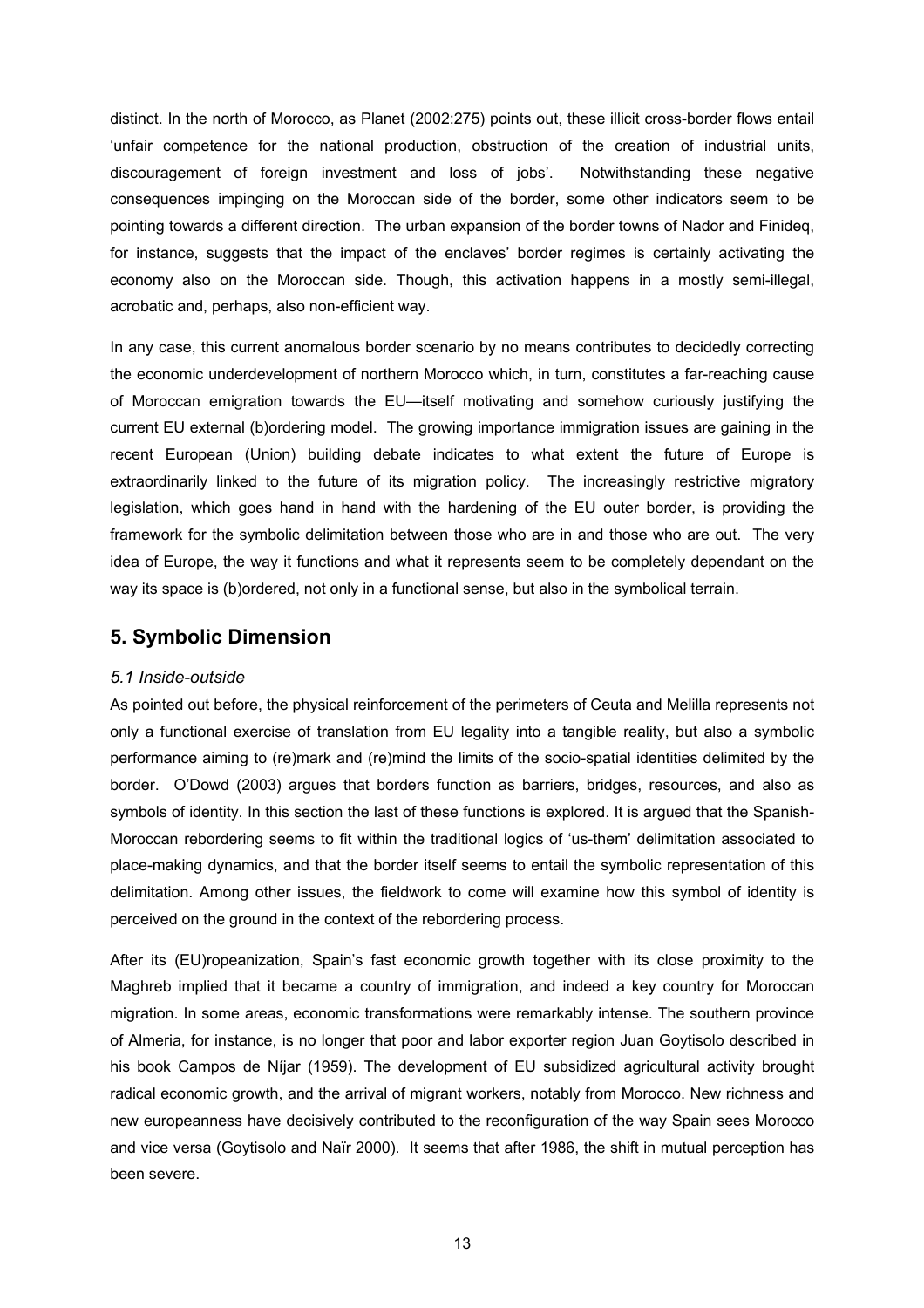Whereas the Eastern limits of the European Union are still under bargaining, and the very idea of Europe flows and mutates whether we think of it geographically, historically, politically or culturally, its west-southern edge seems to be already set and well defined. Despite the fact that Spain's southern neighbor is only 13 kilometers far from Europe—even closer if we take into account its land borders with of Ceuta and Melilla—in the (EU)ropean imagery there seems to be no room for Morocco. Morocco is not in Europe and, apparently, it is never going to be in (EU)rope. Paradoxically, at the same time the European Union has fragments of its external borders in the African continent, via the Spanish North African enclaves. When in 1986 the Spanish-Moroccan border turned into a part of the EU perimeter new elements were added to the existent Europe/Africa, Christianity/Islam and wealthy North/developing South divides. As Driessen (1996a) indicates, new metaphors were invented to designate the strengthening of the divide: 'new wall of shame', 'gold curtain', 'European wall', 'moat of Fortress Europe'. The territories of Ceuta and Melilla, however, defy these divisive metaphors, because as border spaces themselves, they are placed right in the middle of those divides, enabling the simultaneous embracement of (EU)ropeanness, Africanness, Spanishness, Moroccanness, Islam, Christianity—Judaism and Hinduism—and providing the ground for ambiguous, complex and hybrid identities.

#### *5.2 Formation of Collective Identities and Othering*

Benedict Anderson (1983) described nations as imagined political communities that are inherently limited. He argued that 'the nation is imagined as limited, because even the largest of them has finite boundaries beyond which lay other nations'. As pointed out by Heffernan (1998:2) 'the idea of an imagined European community, which, for instance, would allow us to cheer enthusiastically for a European soccer team, is difficult to envision'. However, it is true that European building dynamics has much in common with other processes of collective identity formation. Reicher and Hopkins (2001) stress the importance of symbols in these processes. For instance, they remark that, 'through the introduction of a single currency, the use of a common European flag, the adoption of a European anthem, or through the commemoration of community history in postage stamps, the EU Commission is actively seeking to construct a sense of a European identity'. 'Sense of identity, unifying symbols, or criteria of belonging in the particular history and geography of a territory' are, according to James Anderson (1995:71), 'typical elements of nationalism'. 'Nationalisms are internally unifying: they play down the divisions and conflicts of the imagined community, partly by externalizing the sources of its problems. However, in doing so they are externally divisive with respect to people defined as other and, hence, they create or exacerbate divisions between different peoples and territories' (Anderson 1995:71). Similarly, Van Houtum and Van Naerssen (2002) point out the decisive role of othering and observe that 'the making of a place must be understood as an act of purification, as it is arbitrarily searching for a justifiable, bound cohesion of people and their activities in space which can be compared and contrasted to other spatial entities. Others are needed and therefore constantly produced and reproduced to maintain the cohesion in the formatted order of a territorially demarcated society'. So, even though it would not be exact to say that the European Union building process is an attempt to shape a new nation in its traditional sense, many analogies might be drawn in regard with national building processes. The simultaneous rejection and erection of othering might constitute an

14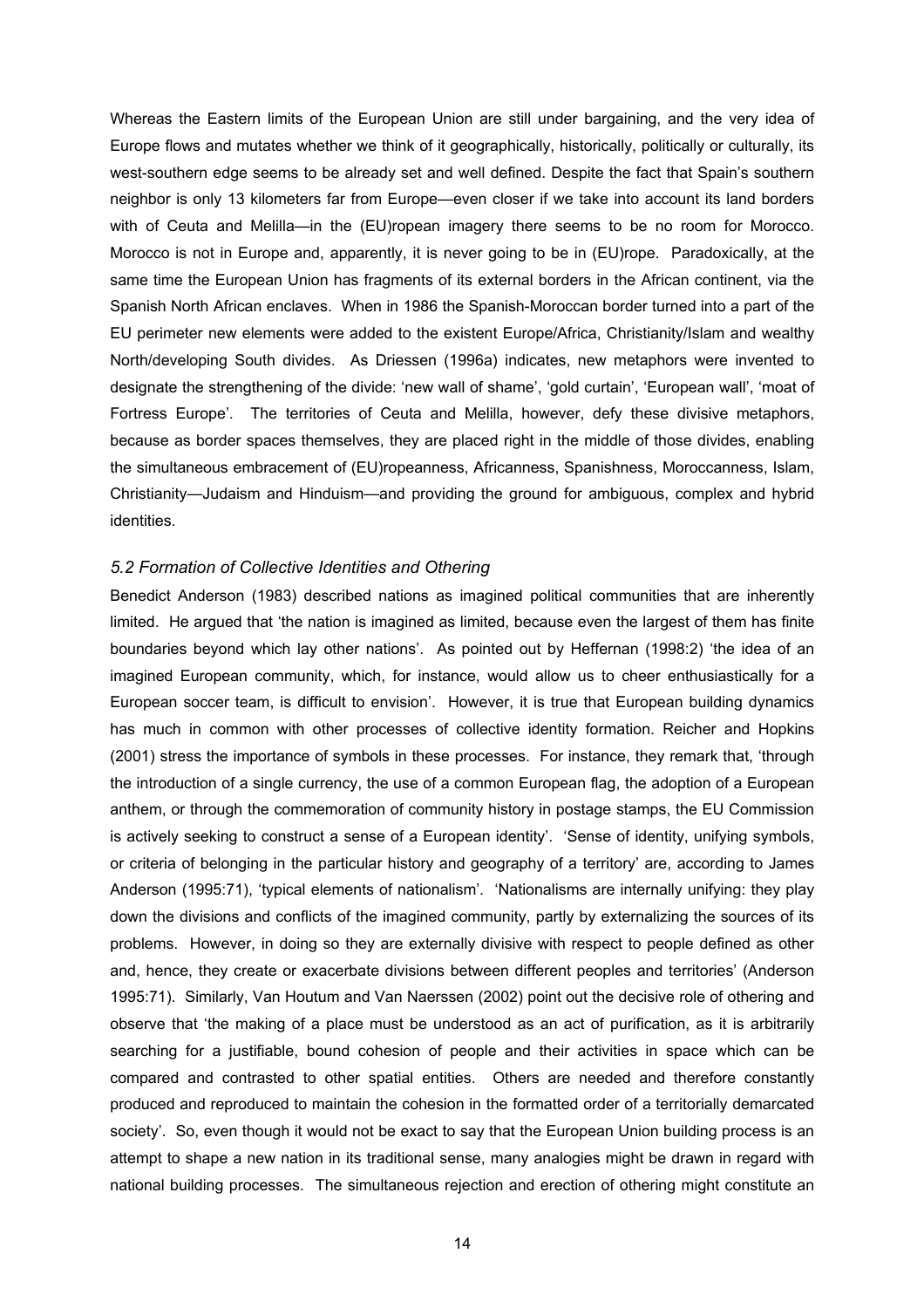illustrative commonality. Tracing lines, by means of borders, enables both the formation of collective identities and the creation of others. As O'Dowd (2003:4) argues 'borders are integral to human behaviour—they are a product of the need for order, control and protection in human life and they reflect our contending desires for sameness and difference, for a marker between "us" and "'them"'.

#### *5.3 The Factory of Others*

The case of the Spanish-Moroccan border allows us to examine two different processes of collective identity formation (national and post-national) that have taken place in the same space and are necessarily interrelated. To some extent, the 'collateral' effects of the European (Union) building process could be linked to the exclusionary legacy of the making of Spain. In this light, the Spanish-Moroccan border could be interpreted as a past and present 'factory' of others. In the present context, the rebordering of Southern Spain, having 'helped reaffirm the country's new identity as part of the "inner club"' (Andreas 2000: 128), is also playing a key role in the process of European (Union) building. Marking and reinforcing the border with Morocco (and consequently strengthening otherness) has been historically used as a tool for binding together the 'Spanish People'. Similarly, the current efforts made towards the 'protection' of the EU external border (particularly at the enclaves of Ceuta and Melilla) might be used to upgrade the homogeneity of the emergent EU socio-spatial identity. Rather than as a product of rational border regulation, the militarization of the Spanish-Moroccan border might be interpreted as a symbolic performance for domestic consumption - attempting to mark the limits (and hence shaping the identity) of the European Union.

'In its origins, the idea of Spain and its nationalism were clearly shaped as an opposition to the "moors". Inspired and forged by the spirit of the *reconquista*, the Spanish State was built on a policy of ethnic, religious and cultural homogenization. The failure of assimilation and the fate of Jewish and Muslim minorities indicate how strongly the formation of Spanishness rested on Catholicism and xenophobia' (Driessen 1992:17). For centuries, the Strait of Gibraltar symbolized a bridge between the Iberian Peninsula and the Maghreb, but, after the defeat of the Kingdom of Granada in 1492, the meaning of the 'salted river' of Gibraltar changed. The successive expulsions of Jewish and Muslim inhabitants entailed the cultural closing of the border, at least in the Iberian Peninsula. The border was then to separate Christianity from the North African Kingdoms that received the Muslim and Jewish expelled populations. (Morales-Lezcano 2004). For many former inhabitants of the Peninsula the coasts of Andalusia would become just a distant 'line of remorse' (Maalouf 2002:115). The *presidios* of Ceuta and Melilla would become, in turn, anomalous strongholds of the *reconquista* across the Mediterranean.

The *reconquista* entailed what Morales Lezcano (2004) calls the purification of Iberian Christianity's systems of representation. Martín Corrales (1999) explains that, beyond the Christian *reconquista* of the Iberian Peninsula, the Spanish vision of Morocco is also closely related to future confrontations between the two countries. The Spanish offensive in the north-African coasts in the beginning of the XVI century; the pirate confrontation and the siege of Spanish enclaves in Moroccan shores during XVI-XVIII centuries; the War of Africa in 1860; the War of Melilla in 1893; the War of Africa in 1909 and the Wars of Morocco from 1914 to 1927; as well as the Ifni-Sahara War in 1958-1959 and the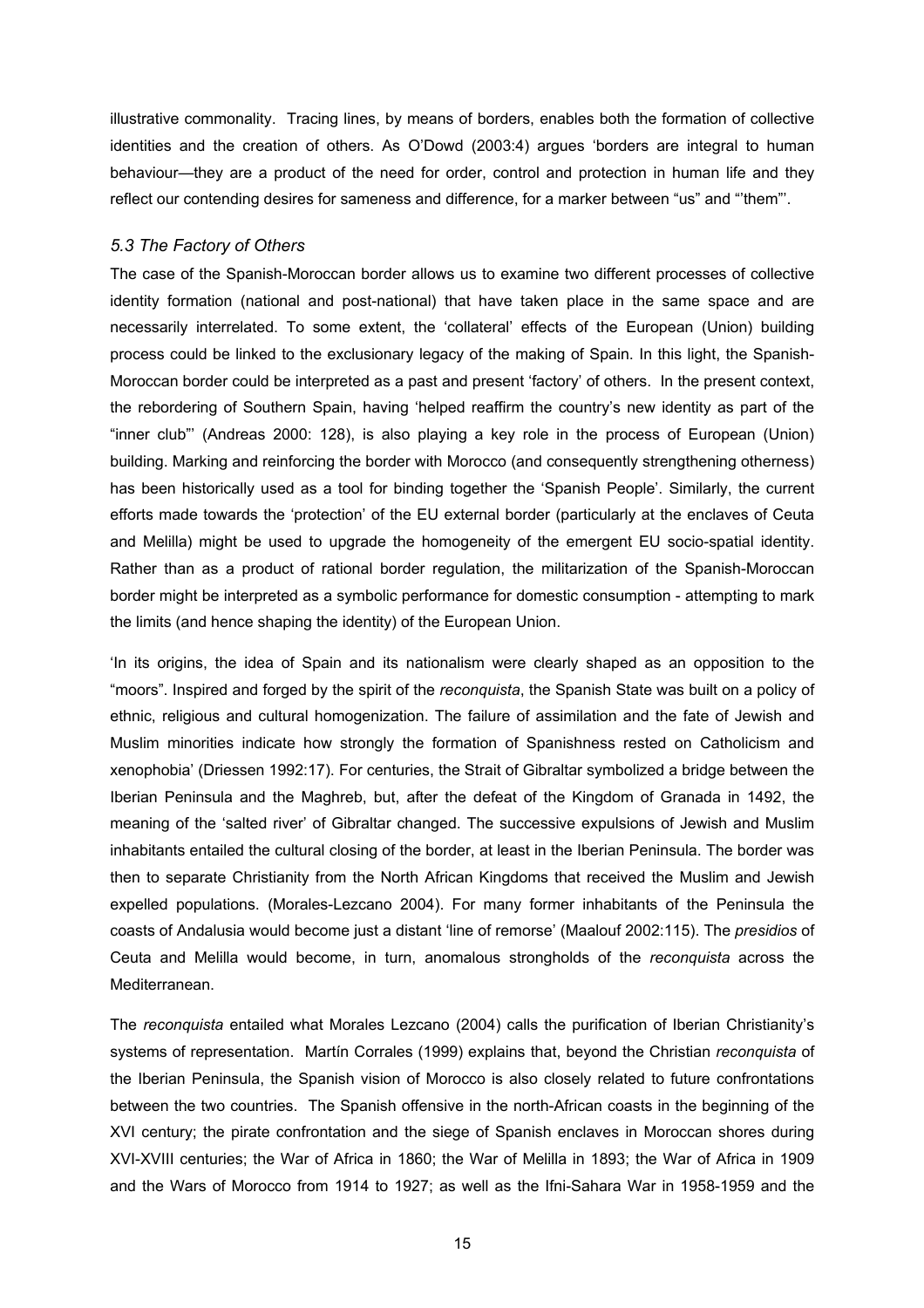Sahara decolonization. These conflicts, indeed, would add negative connotations to the Spanish vision of Moroccans and to the religious divide. Moreover, the years of the Protectorate (1912-1956) contributed to shape the idea that Moroccans were not able to reach development without the assistance of colonizers. Some periods of fruitful trade relations, in the late XVIII and the beginning of the XIX century, as well as other moments of peaceful interaction, contributed to whiten the vision of Morocco in the Spanish imaginary. However, facts like the unskillful decolonization of the Sahara or the phenomena of immigration continue to add new elements to the Spanish dark vision of Moroccans (Martín Corrales 1999:396) and have obviously reshaped Moroccan perceptions of Spain (Affaya and Guerraoui 2006). The shift in mutual perception linked to the EU/non-EU divide seems to be of course highly significant.

Although since the *reconquista* an important cultural and symbolic divide has existed between Spain and Morocco, it is also true that communication has never been interrupted, moving beyond the interaction on the frontier zone—particularly intense in Ceuta and Melilla. This communication could also be described as mutual presence in each other's own space, which moves the border—translated into a multiplicity of social and cultural boundaries—from peripheral to central areas. It can be illustrated with a few examples: the immigration to northern Morocco of 'Spanish' Muslims expelled from the peninsula by the Catholic Kings—in what might be considered the first Spanish Civil War (Mechbal 1998: 219)—the Spanish Protectorate of Morocco (1912-1956); the increasing number of Spanish companies moving their production to Morocco; the increasing number of Moroccan citizens moving their own productivity to Spain; the legacy of Al-Andalus in present-day Spanish culture, the influence of Spanish culture in present-day Morocco, etc.

As previously suggested, in the specific cases of Ceuta and Melilla, daily frontier practice and historical socio-cultural interaction challenge the notion of a precisely set symbolic border. The idea of a clear symbolic border—'the finite, if elastic, boundary beyond which lie other nations' (Anderson 1991:7)—drawn (from above) by the (EU)ropean external (b)ordering is renegotiated (from below) by the border communities. The sharp symbolic border envisioned from the center of the bounded communities is transformed at the periphery, where it is split up into a multiplicity of boundaries, sometimes reinforcing, sometimes blurring and always reinterpreting the 'us-them' divide. Interaction and complex identification processes at the Ceuta and Melilla borders show that (b)ordering processes have dissimilar impacts in the core and at the periphery. The implicit bordering, ordering and othering (Van Houtum and Van Naerssen 2002) associated to national/post-national building dynamics carries with it a considerable amount of arbitrariness, which blooms in border areas and is to be handled by the borderlanders. They are, indeed, on the front line of place-making dynamics.

It seems clear that borders engender contradictory feelings and complex identification processes. Mixed, contradictory, hybrid, complex, ambiguous and complementary identities in border areas can not be understood without a focus on emotions (Svasek 2000). The reconfiguration of the Spanish-Moroccan border, as well as the general process of EU external bordering, can not be understood without taking into account the human dimension of the rebordering. For this reason, reporting the views, emotions and narratives engendered by the reshaping of the border is amongst the goals of the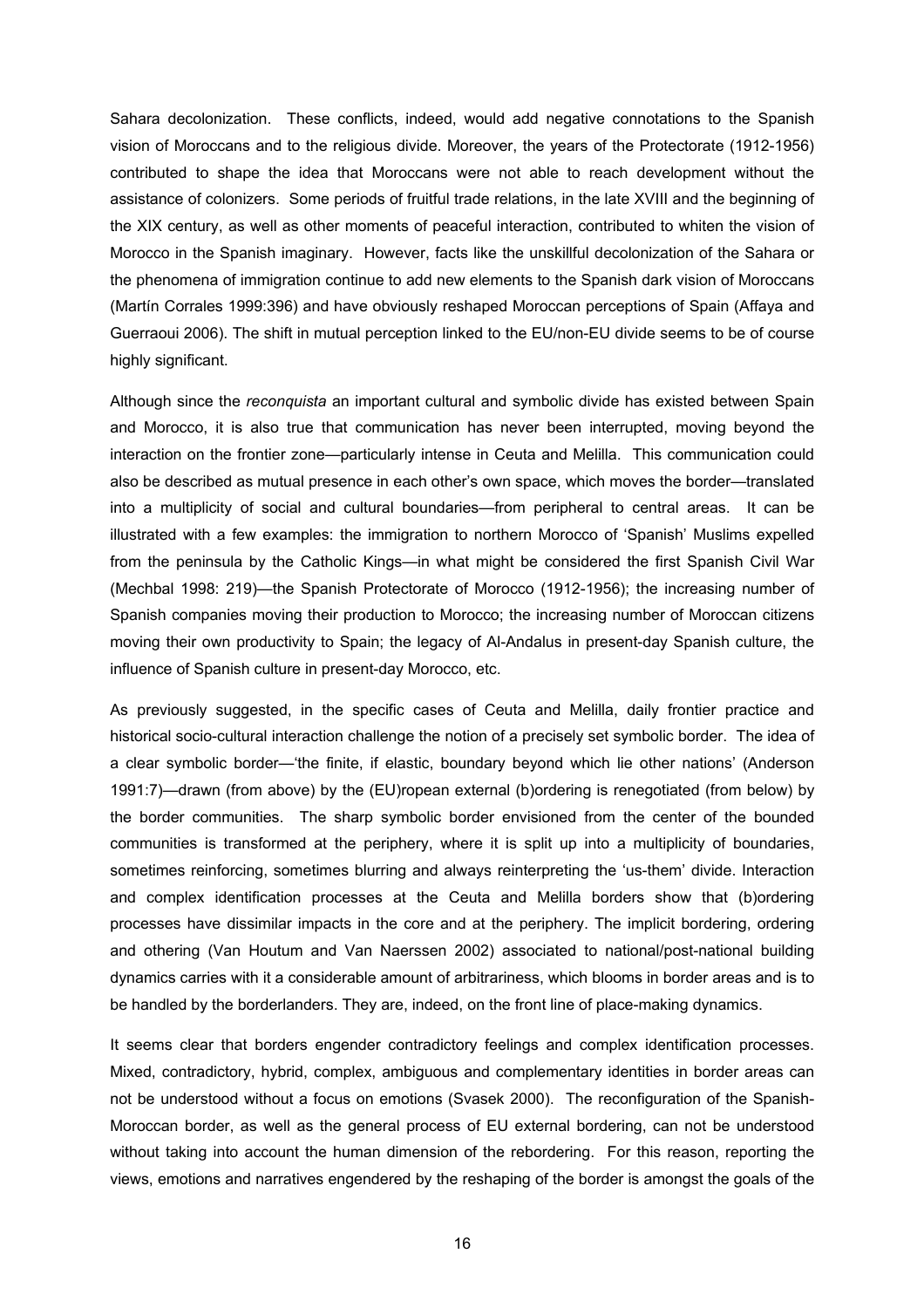fieldwork. In the particular case of Ceuta, the Spanish-Moroccan rebordering takes place within the fascinating merging of the notions of Europeanness and Africanness that makes us wonder about the very idea of Europe. The contested status of the enclave and its condition of Mediterranean cultural cross-road provide the ground for the analysis of a significantly complex place-making (and therefore identity-making) process.

# **6. Conclusion**

In the course of this paper it has been argued that the reconfiguration process that has affected the Spanish-Moroccan border since 1986 can be read as a process of geopolitical, functional and symbolic reshaping. The significance, functioning and meaning of the border have been remarkably transformed due to the drawing of the external EU perimeter between the two Mediterranean states. These transformations have influenced the daily practice on the border area as well as the perceptions and understandings of the borderlanders. This endeavour has intended to provide the ground for the succeeding stage of empirical research. The fieldwork enterprise is to explore the way in which the process of border reconfiguration has impacted on the border area. The empirical research will be conducted on both sides of the border and mostly by means of qualitative methodology. It is expected that, on due time, the fieldwork findings feedback—and help interpret—the main aspects outlined during this theoretical discussion.

So far, the theorization has been structured by means of the geopolitical-functional-symbolic threefolded frame. In what follows, the same frame is going to be used in order to structure the closing reflections.

# *6.1 Geopolitical Reshaping*

The continuity of the national border within the post-national border: The drawing of the external EU border has engendered the overlapping of the border between Spain and Morocco and the border between EU and non-EU territory. Put differently, it has given rise to a frontier scenario where the boundaries of two traditional territorial units (nation states) meet with the line that marks the limits of a new territorial container characterized by its supranational (or post-national) nature. Two different and meaningful territorial lines are juxtaposed. The external bordering of the European Union has dramatically altered the geopolitical significance of the Spanish-Moroccan border. The advent of the post-national (EU-Morocco) border did not erase the border between Spain and Morocco. Instead, the two borders have merged generating a non-dissolved two-folded territorial amalgam.

The Spanish *lebensraum* and the EU post-national *lebensraum*: The process of Euro-Mediterranean Partnership bears a certain resemblance to the Spanish geopolitical expansion experienced during the years of the Protectorate. Some continuities can be found between the Spanish (national) *lebensraum* of North Africa and the EU (post-national) *lebensraum* represented by the future Euro-Mediterranean Free Trade Area. The analogy between the present scenario and the days of Spanish colonialism in Morocco evokes the idea of a border that, within a context of a certain economic permeability/integration, still preserves political/institutional difference between territorial units. Euro-Mediterranean commercial integration does not necessarily go hand in hand with political integration.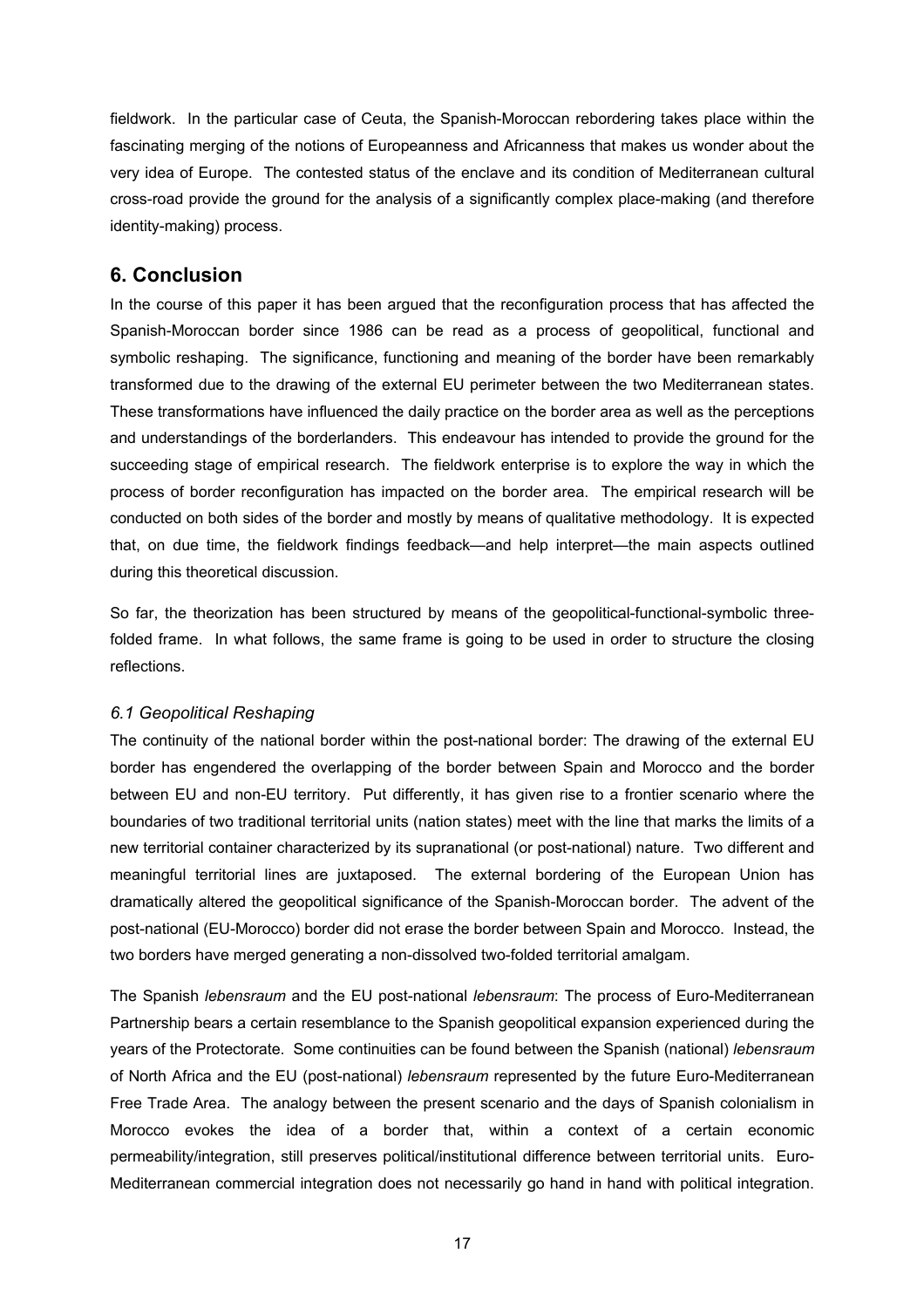The idea of the EU post-national *lebensraum* suggests that the barrier effect of the Spanish-Moroccan (Euro-Mediterranean) border might be being selectively lowered in order to provide the EU with its post-national vital space.

### *6.2 Functional Reshaping*

Border Acrobatics between (EU)rope and Africa: Moving on to the specific situation of the (EU)ro-African borders, we se how the peculiar border regimes of the enclaves' borders with Morocco appear to be designed in accordance with their anomalous status. To a large extent, the economic sustainability of the enclaves depends on the interaction with their hinterlands, and for this reason, the cross-border flow of people from the surrounding areas is allowed. On a daily basis, Ceuta and Melilla import labour force and consumers from Morocco, lowering the barrier effect of the border for (some) people, and simultaneously benefiting from the legal and illegal cross-border flow of goods -based on massive economic asymmetries between the two sides of the border. The acrobatic and paradoxical management of these borders seems to be simultaneously embracing the EU outer border regime, as well as the special regulation the sustainability of the enclaves requires. The peculiar circumstances of the north-African enclaves accentuate the selective model of external border management deployed by the European Union. The border regimes of Ceuta and Melilla represent an extreme sample of the Gated Community model described by Van Houtum and Pijpers (2005) as an alternative narrative to the 'imprecise' metaphor of 'Fortress Europe'.

Conflicting logics of softening and fortification: The Spanish-Moroccan border is becoming more permeable to the flow of goods and capital, due to the logics of globalization and the upcoming of the Euro-Mediterranean Free Trade Area. On the other hand the border is becoming less permeable to the flow of (some types of) labour migration, in harmony with the idiosyncrasy of a fortified (EU)rope and via the implementation of the System of Integrated External Surveillance (SIVE). The peculiar border regime of Ceuta and Melilla is rooted in an accurate acrobatic equilibrium between the bridging and the barrier functions of the border. Inasmuch as the enclaves are 'total' frontier territories, the border functions as their main resource, and its preservation requires the deployment of apparent contradictory policies of softening and fortification.

# *6.3 Symbolic Reshaping*

Instrument of national and post-national identity formation: The reconfiguration of the Spanish-Moroccan border seems to fit within the traditional logics of 'us-them' delimitation associated to place making dynamics. The (b)ordering process has a dissimilar impact at the core and at the periphery of the bordered territories. The (re)marking of the socio-spatial identities delimited by the border appears to be more accentuated in the core than in the periphery. From the centre(s) of the territorial unit(s) the bordering process orders and clarifies the us-them divide. From the distance, the symbolic reinforcing of the border is translated into the strengthening of Spanish and EU (as well as Moroccan and non-EU) identities. At the periphery, on the frontier field, the arbitrary nature of the outer EU 'line on the sand' blurs this divide, giving rise to complex processes of identification.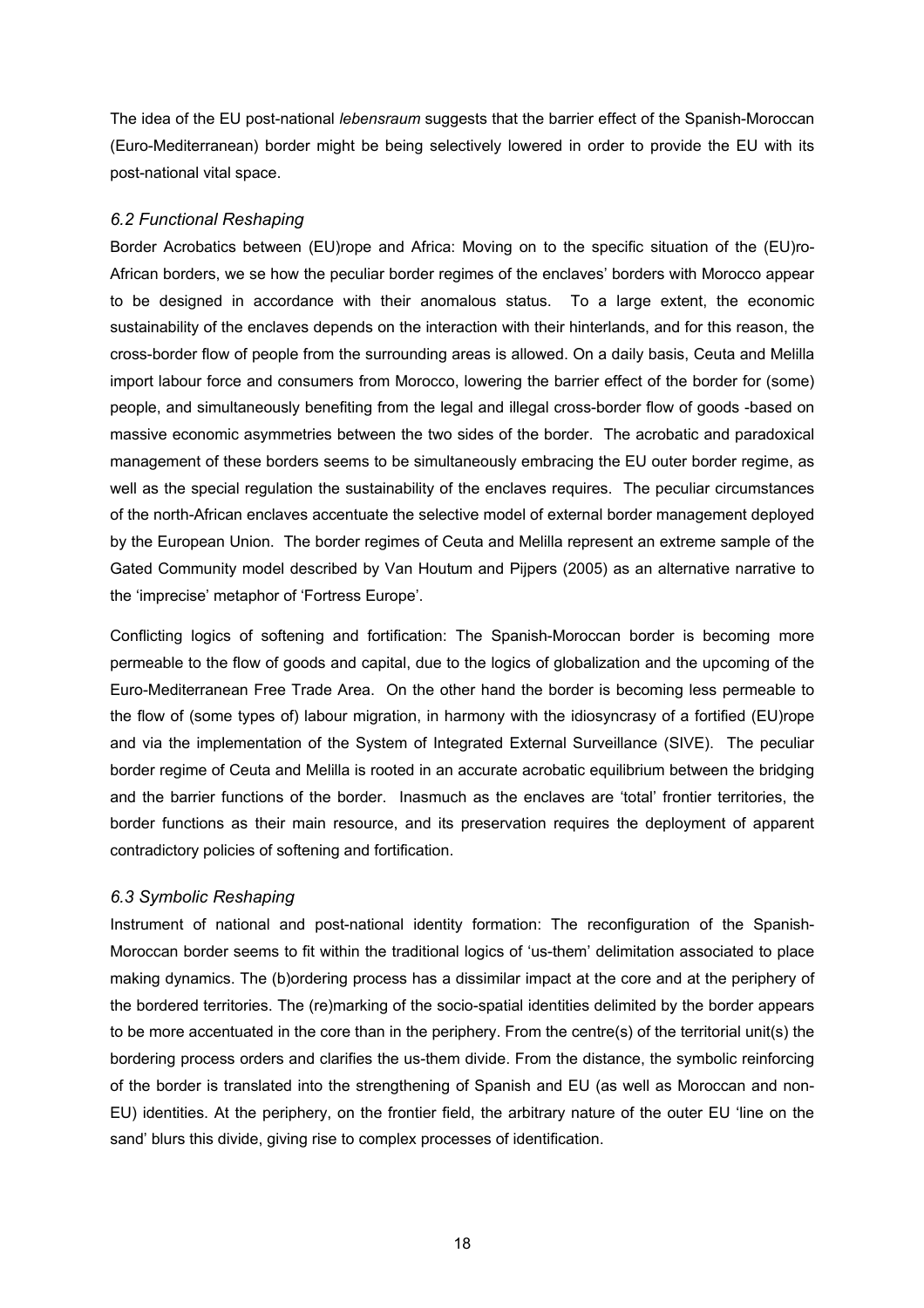The uses of the militarization: Despite the efforts made in their tangible sealing off, the European Union external borders in Africa remain permeable. As it is occurs in the case of Melilla, the fortification of the Ceuta-Morocco border has been implemented taking into consideration the peculiar circumstances of the enclaves. This fact implies the existence of a permeable sealed off border managed under the terms of a selective militarization regime. The peculiar management of these borders raises several questions regarding the real purpose of the militarization and introduces the idea of the symbolic use of this peculiarly sealed-off fragment of the EU perimeter. Rather than as a product of rational border regulation, the militarization of the (EU)ro-African borders might be interpreted as a symbolic performance for domestic consumption, aimed at marking the symbolic limits of the emergent EU identity.

#### *6.4 What Next?*

As argued before, in the course of the next phase of the research, the fieldwork is intended to uncover and document the perspectives and practices of the actors who operate on the (EU)ro-African border. The inquiries will be articulated around the ways in which these actors experience and understand the aspects of the border reconfiguration that have been delineated in this paper. The 'us-them' delimitation produced by the external EU bordering provides clarity, order and 'others' to the core(s) of the EU and Spanish imagined communities. At the same time, though, it generates ambiguity and confusion around their overlapping border lines in Ceuta and Melilla. The desire of an impermeable, militarized border at the core, contrasts with the border permeability required by the sustainability of the enclaves and their populations. In turn, on the Moroccan side of the fence, the impact and understanding of the border is also different at the core than at the periphery. On the one hand, at the core of the Moroccan state, the contested character of the enclaves implies that the claim for the disappearance of their borders -and not their symbolic remarking- constitutes an element of national cohesion. On the other hand, the viewpoint at the periphery seems to vary. And, although belonging to the Moroccan 'imagined community', those whose life is closely linked to the border might very well have different (or even opposed) views in regard to the status of the border.

It seems clear that conflicting views and contradictory interests concerning borders exist. As observed by O'Dowd (2003), 'some actors have a vested interest in maintaining borders as barriers; others wish to develop their bridging role; others still use borders as a positive economic resource in ways which seek to benefit from their bridging and barrier functions simultaneously' (2003:25). Discerning between the standpoints of these actors is amongst the main objectives of the fieldwork, which, as previously remarked, also seeks to document the evolution and transformation of their border actions. To sum up, the subsequent part of this research will examine the way in which the structural Spanish-Moroccan border reconfiguration has impinged on the (EU)ro-African border scenario between Ceuta (Spain) and Finideq (Morocco). Far from the territorial core of the European Union, from the peripheral angle provided by a segment of its outer border, this ongoing research intends to help document the way in which the EU shapes itself by delineating its geopolitical, functional and symbolic external boundaries.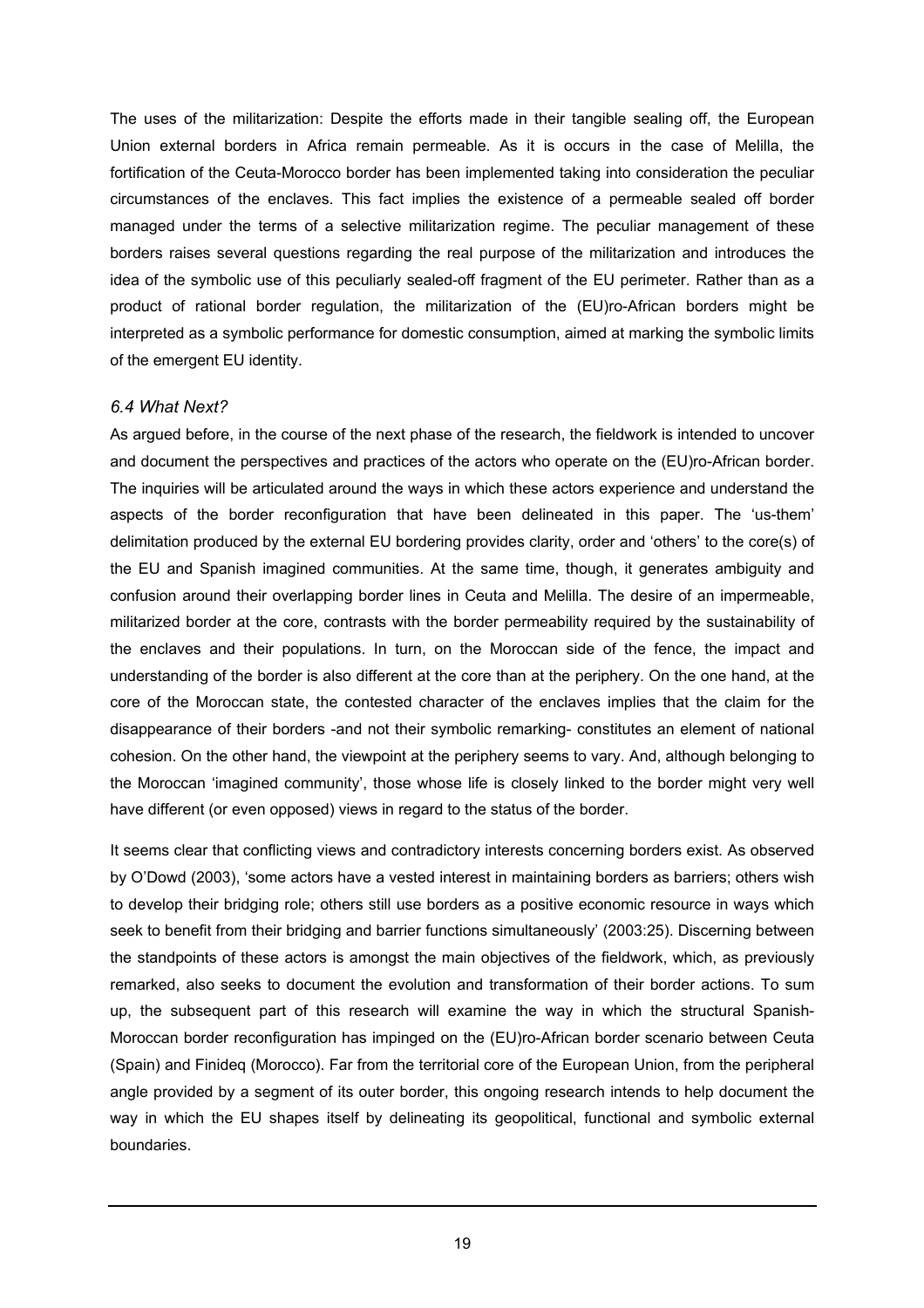### **References**

- Affaya, Noureddine and Driss Guerraoui (2006), *La imagen de España en Marruecos*. Barcelona: Fundació Cidob
- Agnew, J. (1994), The Territorial Trap: the geographical assumptions of international relations theory. *Review of International Political Economy*, 1: 53-80
- Anderson. B. (1983), *Imagined Communities. Reflections on the Origin and Spread of Nationalism*. London/New York: Verso
- Anderson, J. (1995), The exaggerated death of the nation-state. In Anderson, J., C. Brook and A. Cochrane (eds.), *A Global World?* Oxford: Oxford University Press
- Anderson, J. (2001), Theorizing State Borders: 'Politics/Economics' and Democracy in Capitalism. CIBR/WP01-1. Belfast: CIBR Working Papers in Border Studies
- Anderson, J., O'Dowd, L., Wilson, T., (eds.) (2003), *New Borders for a Changing Europe. Cross-Border Cooperation and Governance*. London: Frank Cass
- Andreas, P. (2000), *Border Games. Policing the U.S-Mexico Divide*. Ithaca/London: Cornell University Press
- Aziza, M. (2006), La frontière de Nador-Melilla, une frontière européene en terre marocaine. Analyse des relations transfrontalières. Paper presented at the *Workhop 'Le Rio Bravo Mediterranéen: les regions frontalières a l'heure de la mondialisation. LAMES- EL COLEF*. Aix en Provence 09-10 May 2006
- Aziza M. (2003) *La sociedad rifeña frente al protectorado español en Marruecos*. Barcelona: Edicions Bellaterra.
- Ballesteros, Ángel (1990), *Estudio Diplomático sobre Ceuta y Melilla*. Córdoba (Argentina): Marcos Lerner Editora
- Benaboud, M'Hammad (1999), La intervención española vista desde Marruecos. In: Nogué, J. and J.L Villanova, *España en Marruecos (1912-1956). Discursos geográficos e intervención territorial*. Lleida: Milenio
- Bennison, A. (2001), Liminal States: Morocco and the Iberian Frontier between the Twelfth and Nineteenth Centuries. *Journal of North African studies*, Vol.6, No.1,pp.11-28
- Berg, E. and H. Van Houtum (eds.) (2003), *Routing Borders Between Territories, Discourses and Practices*. Burlington: Aldershot
- Berriane, Mohamed (1996), El impacto de la emigración en el crecimiento Urbano. El caso de Nador. In *Atlas de la inmigración magrebí en España*. Madrid: UAM y DGM
- Bouchat, C.J. (1994), The North-South Divide within Mediterranean Countries *Mediterranean Quarterly*. Vol.5, No.4, pp. 125-141
- Cajal, M. (2003), *Ceuta, Melilla, Olivenza y Gibraltar ¿Dónde acaba España?* Madrid: Siglo Veintiuno de España Editores
- Cárdenas, S. (1996), The Contested Territories of Ceuta and Melilla. *Mediterranean Quarterly*, Vol.7, No.1, pp.118
- Clochard, Olivier (2005), The Maritime Border of Europe under Controls. The Multiplication of Migratory Controls Upstream of the European Union. Paper presented at the *Workshop of European Union and North American Border Security Policies in Compartative Perspective*. December 2-3. University of Victoria, Canada.
- Damis, J. (1998), Morocco's 1995 Association Agreement with the European Union. *Journal of North African studies*,Vol.3, No.4, pp.91-112
- De la Serna, Alfonso (2001), *Al sur de Tarifa. Marruecos-España: un malentendido histórico*. Madrid: Marcial Pons
- Delmote, Gilles (2001), *Ponts et frontières entre l'Espagne et Maghreb*. París : L'Harmattan, Histoire et Perspectives Mediterranéennes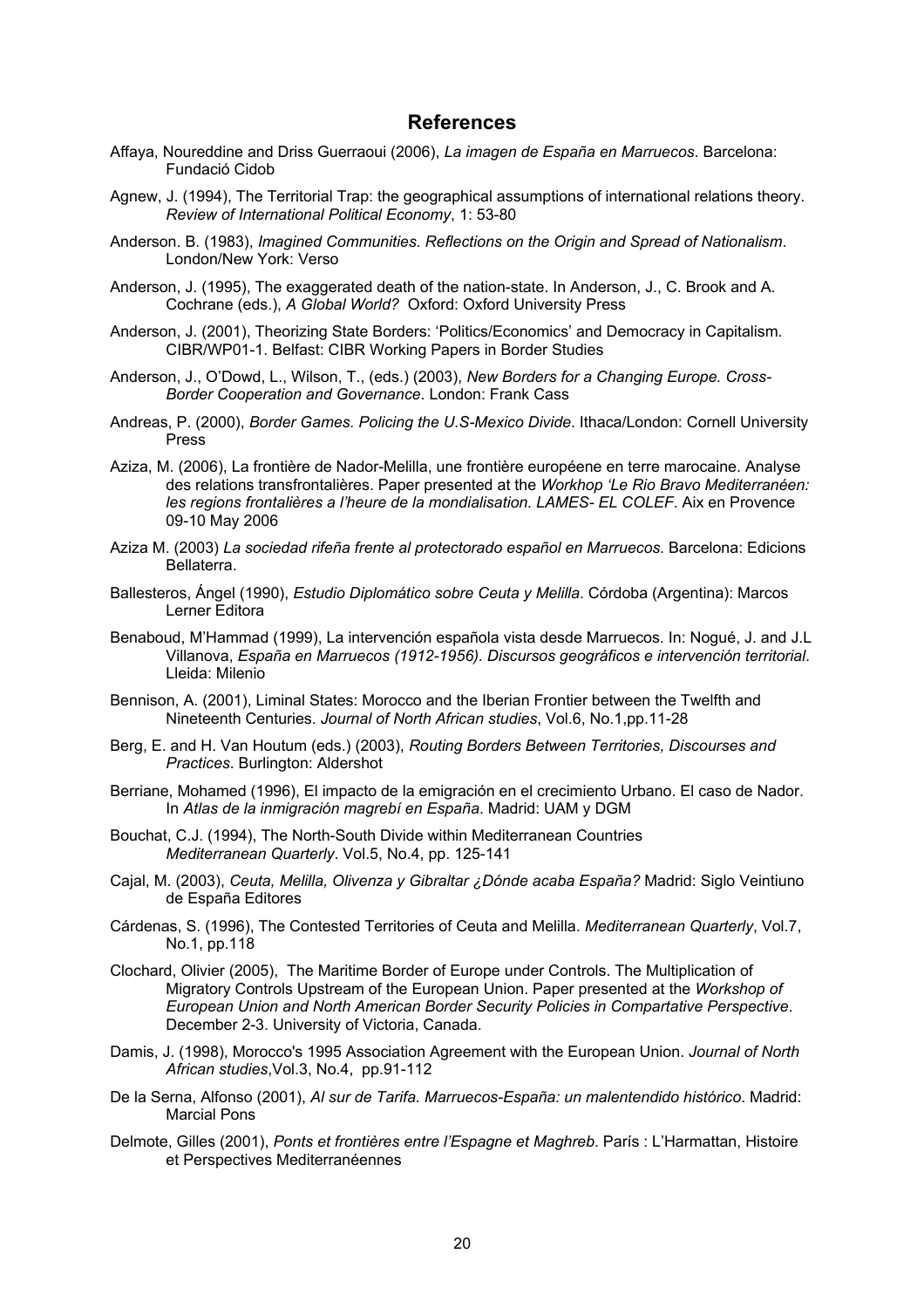- Donnan, H. and T. M. Wilson (1994), *Border Approaches. Anthropological Perspectives on Frontiers*. Lanham, New York, London: University Press of America
- Donnan, H. and T. M. Wilson (1994), An Anthropology of Frontiers. In: Donnan, H. and T. M. Wilson, *Border Approaches. Anthropological Perspectives on Frontiers*. Lanham, New York, London: University Press of America
- Driessen, H. (1992), *On the Spanish-Moroccan frontier: a study in ritual, power, and ethnicity*. New York/Oxford: Berg
- Driessen, H. (1996a), At the edge of Europe: Crossing and marking the Mediterranean divide. In: O'Dowd, L. and Wilson, T. (eds.), *Borders, Nations and States*. Aldershot: Avebury
- Driessen, H. (1996b), The 'new immigration' and the transformation of the European-African frontier. In: Wilson, T. and Donnan, H. (eds.) *Border Identities. Nation and State at International Frontiers*. Cambridge: Cambridge University Press.
- Driessen, H. (1999), Smuggling as a border way of life: A Mediterranean case. In: Rosler, M. and Wendl, T. (eds.), *Frontiers and Borderlands. Anthropological Perspectives*. Frankfurt am Main: Peter Lang
- Driessen, Henk (1991), *The Politics of Religion on the Hispano-African Frontier—A Historical Anthropological View*. Albany: State University of New York Press
- El Abdellaoui, M., Chikhi, N. (2002), Structure et transformations des espace urbains frontaliers: cas de Finideq. In: Groupe de Recherches Géographiques sur le Rif (2002), *Urbanisation et urbanisme dans les montagnes rifaines (Maroc)*, Tétouan: Publications du G.R.G. Rif. Série Études spatiales, n° 1
- Evers-Rosander, Eva (1991), *Women in a Borderland. Managing Muslim Identity where Morocco meets Spain*. Stockholm: Stockholm Studies in Social Anthropology
- Feliu, Laura (2003), A Two-level Game: Spain and the Promotion of Democracy and Human Rights in Morocco. *Mediterranean politics*, Vol.8, No.2-3,pp.90-111
- Ferrer-Gallardo, X. (2005), Border Acrobatics between (EU)rope and Africa. The Management of Selaed-off Permeability on the borders of Ceuta and Melilla. Paper presented at the *Workshop of European Union and North American Border Security Policies in Compartative Perspective*. December 2-3. University of Victoria, Canada.
- García Flórez, Dionisio (1998), Ceuta y Melilla en la política española. Perspectivas de futuro. In *UNISCI Papers*, No. 13. Madrid: Universidad Complutense
- Garcia-Ramon M., A. Albet-Mas, J. Nogué-Font, J. Riudor-Gorgas (1998), Voices from the Margins: Gendered Images of 'Otherness' in Colonial Morocco. *Gender, Place and Culture*. Vol.5, No.3, pp.229-240
- Gillespie, R. (1999), *Spain and the Mediterranean: Developing a European Policy Towards the South*. New York: St. Martin's Press
- Gold, P. (2000), *Europe or Africa? A Contemporary Study of the Spanish North African Enclaves of Ceuta and Melilla*. Liverpool: Liverpool University Press
- Gold, P. (1999), Immigration into the European Union via the Spanish Enclaves of Ceuta and Melilla: A Reflection of Regional Economic Disparities. *Mediterranean Politics*, Vol.4, No.3, pp.23-36
- Goytisolo, J. (1959), *Campos de Níjar*, Barcelona: Seix Barral
- Goytisolo, J. and S. Nair (2000), *El peaje de la vida*. Madrid: Aguilar
- Haddadi, S. (2003), The EMP and Morocco: diverging political agendas? *Mediterranean politics*, Vol.8, No.2-3, pp. 73-89
- Hajjaji T. (1986), *Le phenomene de la contrebande au Maroc. Memoire du Cycle superieur*. Rabat: Ecole nationale de l'administration publique
- Heffernan, M. (1998), *The Meaning of Europe. Geography and Geopolitics*. London:Arnold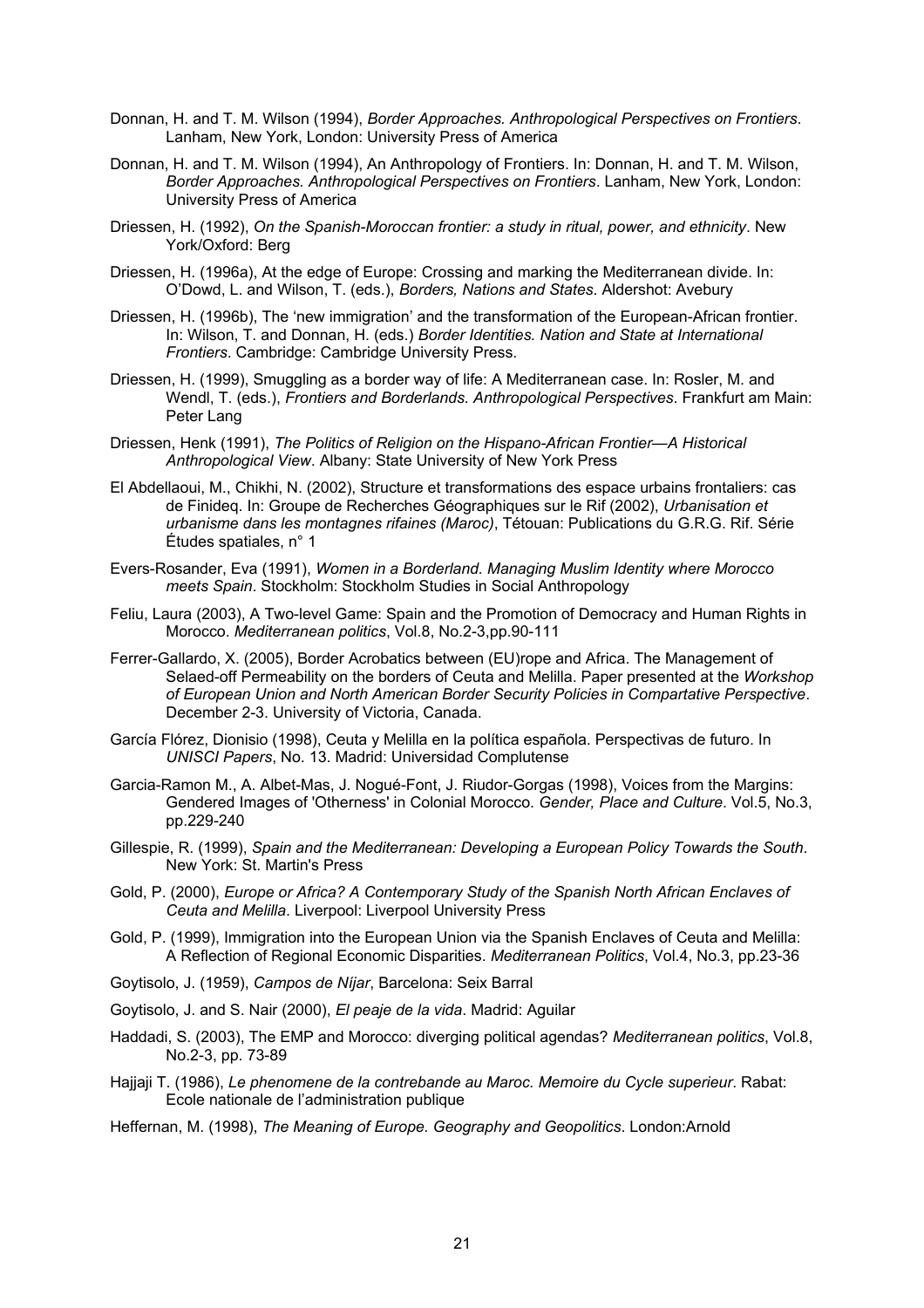- Hernando de Larramendi, Miguel (2004), Las relaciones hispano-marroquíes durante los años noventa. In: López García, B. (Coord.) *Atlas de la inmigración marroquí en España*. Madrid: Universidad Autónoma de Madrid Ediciones
- Hess A.C. (1979), *The Forgotten Frontier. A History of the Sixteenth Ibero-African Frontier*. Chicago and London: The University of Chicago Press
- Houtum, H. van (2003), Borders of Comfort: Spatial Economic Bordering Processes in the European Union. In: Anderson, J., L. O'Dowd, L. and T. Wilson (eds.), *New Borders for a Changing Europe. Cross-border Cooperation and Governance*. London: Frank Cass
- Houtum, H. van and T. van Naerssen (2002), Bordering, ordering and othering. *Tijdschrift voor Economische en Sociale Geografie (TESG)*, Vol. No. 2, pp. 125-136
- Joffé, G. (ed.) (1999), *Perspectives on Development: The Euro-Mediterranean Partnership*. London and Portland: Frank Cass
- Juárez\_M and J. Bacaria (2003), Spanish Investments in Morocco and the Process of Regional Integration, *European Journal of Development Research*, Vol.15, No.2, pp.1-15
- Kachani, Mohamed (2004), Emigración Marroquí en España, *Economía Exterior*, No. 28, pp. 129-140
- King, Russell (1998) The Mediterranean—Europe's Rio Grande. In M. Anderson and E. Bort (eds), *The Frontiers of Europe*. London: Pinter
- Labatut, B. (1985), Ceuta et Melilla : tensions sur la société et la politique de défense espagnoles. *Studia Diplomatica*, Vol.38, No.4, pp.409-427
- Lacoste, Yves (1999), Europe du Sud, Afrique du Nord. In *Hérodote. Revue de géographie et de géopolitique*. No 94, pp. 3-23
- Lazrak, Rachid (1974), *Le Contentieux territorial entre le Maroc et l'Espagne*, Casablanca: Dar el Kitab
- Lazzar, Mohamed (1996), La emigración internacional y el crecimiento de las ciudades del noroeste de Marruecos. In *Atlas de la inmigración magrebí en España*. Madrid: UAM y DGM
- Lería Ortiz de Saracho, Manuel (1991), *Ceuta y Melilla en la polémica*. Madrid: Editorial San Martín
- López García, B. (Coord.) (2004) *Atlas de la inmigración marroquí en España*. Madrid: Universidad Autónoma de Madrid Ediciones
- López García, B. (Coord.) (1996), *Atlas de la inmigración magrebí en España*. Madrid, MAS-UAM Ediciones
- López García, Planet and Bouqentar (1994), La questione di Ceuta e Melilla. In *Limes*, Nº 2, pp. 171- 174
- López García (1993), *Inmigración magrebí en España: el retorno de los moriscos*. Madrid: Mapfre
- Maalouf, A. (2002), *León el Africano*, Madrid: Alianza Editorial
- Martín Corrales, Eloy (ed.) (2002a), *Marruecos y el colonialismo español (1859-1912). De la guerra de África a la 'penetración pacífica'*. Barcelona: Edicions Bellaterra
- Martín Corrales, Eloy (2002b), *La imagen del magrebí en España. Una perspectiva histórica, siglos XVIXX*, Barcelona: Edicions Bellaterra.
- Martín Corrales, Eloy (1999), Imágenes del protectorado de Marruecos en la pintura, el grabado, el dibujo, la fotografía y el cine. In: Nogué, J. and J.L. Villanova, *España en Marruecos. Discursos Geográficos e Internvención Territorial (1912-1956)*. Lleida: Milenio
- McMurray, D. (2001), *In and Out of Morocco. Smuggling and Migration in a Frontier Boomtown*. Minneapolis: University of Minnesota Press
- Mechbal, J.E (1998), Las relaciones Hispano-Marroquíes a través de la emigración. In: *Actas del Encuentro España-Marruecos. Diálogo y convivencia.* Tetuán: Publicaciones de la Asociación Tetúan-Asmir
- Migreurop (2004), S.I.V.E : blindage électronique des frontières espagnoles. An article from [www.migreurop.org](http://www.migreurop.org/) . 16/09/2004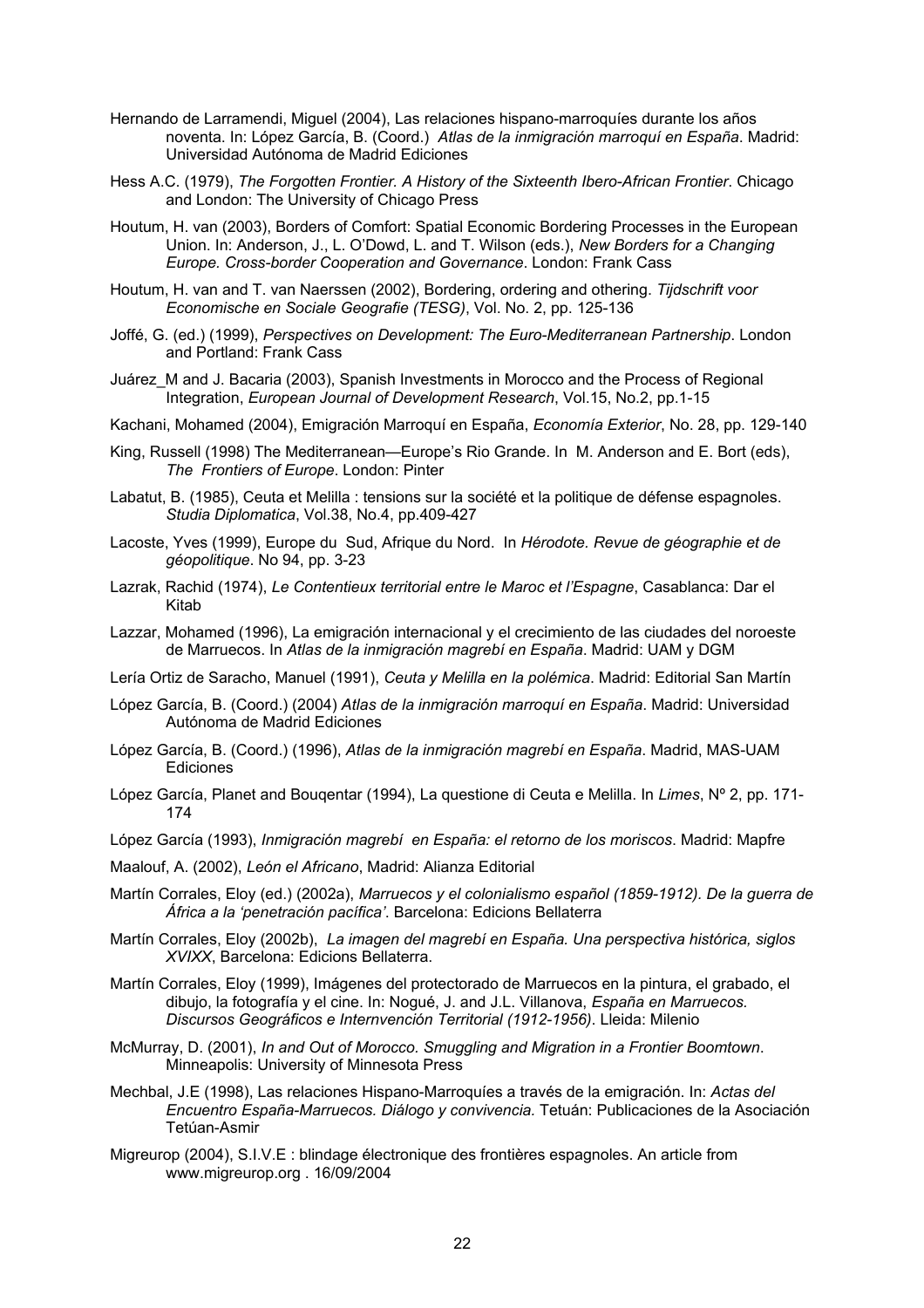Miguez, A. (1999), Maroc-Espagne: l'amitié et la discorde. *Politique Internationale*, No.85, pp.427-437

- Morales Lezcano, V. (2004), Representacions Hispano-Marroquines. *Quaderns de la Mediterrània*. N. 2-3.
- Morales Lezcano, Victor (2000), Las fronteras de la península ibérica en los siglos XVIII y XIX. *Esbozo histórico de algunos conflictos franco-hispano-magrebíes*. Madrid: Universidad Nacional de Educación a Distancia
- Morales Lezcano, Victor (ed.) (1993), *Presencia Cultural de España en el Magreb*. Madrid: Editorial Mapfre
- Morales Lezcano, Victor (1986), *España y el Norte de Africa: El Protectorado en Marruecos (1912- 1956)*. Madrid: UNED
- Nevins, J. (2002), *Operation Gatekeeper. The Rise of the 'Illegal Alien' and the Making of the U.S.- Mexico Boundary*. London: Routledge
- Newman, D. and A. Paasi (1998), Fences and neighbours in the postmodern world: boundary narratives in political geography. *Progress in Human Geography* 22,2 pp. 186-207
- Nogué, J. and Vicente, J. (2001), *Geopolítica, identidad y globalización*. Barcelona: Ariel
- Nogué, J and J. Villanova (eds.) (1999) *España en Marruecos (1912-1956). Discursos Geográficos e Intervención Territorial*. Lleida: Milenio
- Nogué, J. and J.L Villanova (1999), La zona norte del Protectorado Español en Marruecos. El marco geográfico, in Nogué, J and J.L Villanova, (eds.) *España en Marruecos. Discursos Geográficos e Intervención Territorial.* Lleida: Milenio
- O'Dowd, L. (2003), The Changing Significance of European Borders. In Anderson, J., O'Dowd, L., Wilson, T., (eds.), *New Borders for a Changing Europe. Cross-Border Cooperation and Governance*. London: Frank Cass
- Pennell, C. (2002), Law on a Wild Frontier: Moroccans in the Spanish Courts in Melilla in the Nineteenth Century. *Journal of North African studies*, Vol.7, No.3, pp.67-78
- Planet, A. (2002) 'La frontière comme ressource: le cas de Ceuta et Melilla' in J. Cesari: *La Méditerranée des réseaux. Marchands, entrepreneurs et migrants entre l'Europe et le Maghreb*,. Paris: Maisonneuve et Larose Française
- Planet, A. (2000), 'Melilla y Ceuta: espacios-frontera hispano-marroquíes (1975-1995)'. In *Homenaje al profesor Carlos Posac Mon. Ceuta: Instituto de Estudios Ceuties*, Volume III, pp. 351-356
- Planet, Ana (1998), *Melilla y Ceuta: espacios frontera hispano-marroquíes*. Melilla, Ciudades Autónomas de Melilla y Ceuta – UNED Melilla
- Planet, A. (1998b), 'Espacios-frontera y dinámicas de cooperación en el Mediterráneo occidental: el caso de Melilla' in Cámara, R. (ed.) *Regiones y ciudades enclaves. Relaciones fronterizas, cooperación técnica y al desarrollo en Iberoamérica y Mar de Alborán*, Sevilla
- Planet, A. and M. Hernando de Larramendi (2003) 'Maroc-Espagne: la crise de l'îlot du Persil' in R. Leveau (dir.), *Afrique du Nord Moyen-Orient*. Espace et conflits. Paris: Les Etudes de la Documentation
- Reicher, S. and Hopkins, N. (2001), *Self and Nation*. London: SAGE Publications
- Remiro Brotons, Antonio (1999), Ceuta, Melilla, répresentations espagnoles et marocaines. In Yves Lacoste (dir.), *Hérodote*, No 94. París : La Découverte
- Rezette, R. (1976), *The Spanish Enclaves in Morocco*. Paris: Nouvelles Editions Latines
- Ribas-Mateos, Natalia (2005), *The Mediterranean in the Age of Globalization. Migration, Welfare and Borders*. New Brusnswick, NJ: Transaction Publishers
- Riudor, L. (1999) Sueños Imperiales y Africanismo durante el Franquismo (1939-1956), in Nogué, J. and J.L Villanova, (eds.) *España en Marruecos*. Lleida: Milenio
- Santamaría, E. (2002), *La incógnita del extraño. Una aproximación a la significación sociológica de la 'inmigración no comunitaria'*. Barcelona: Anthropos